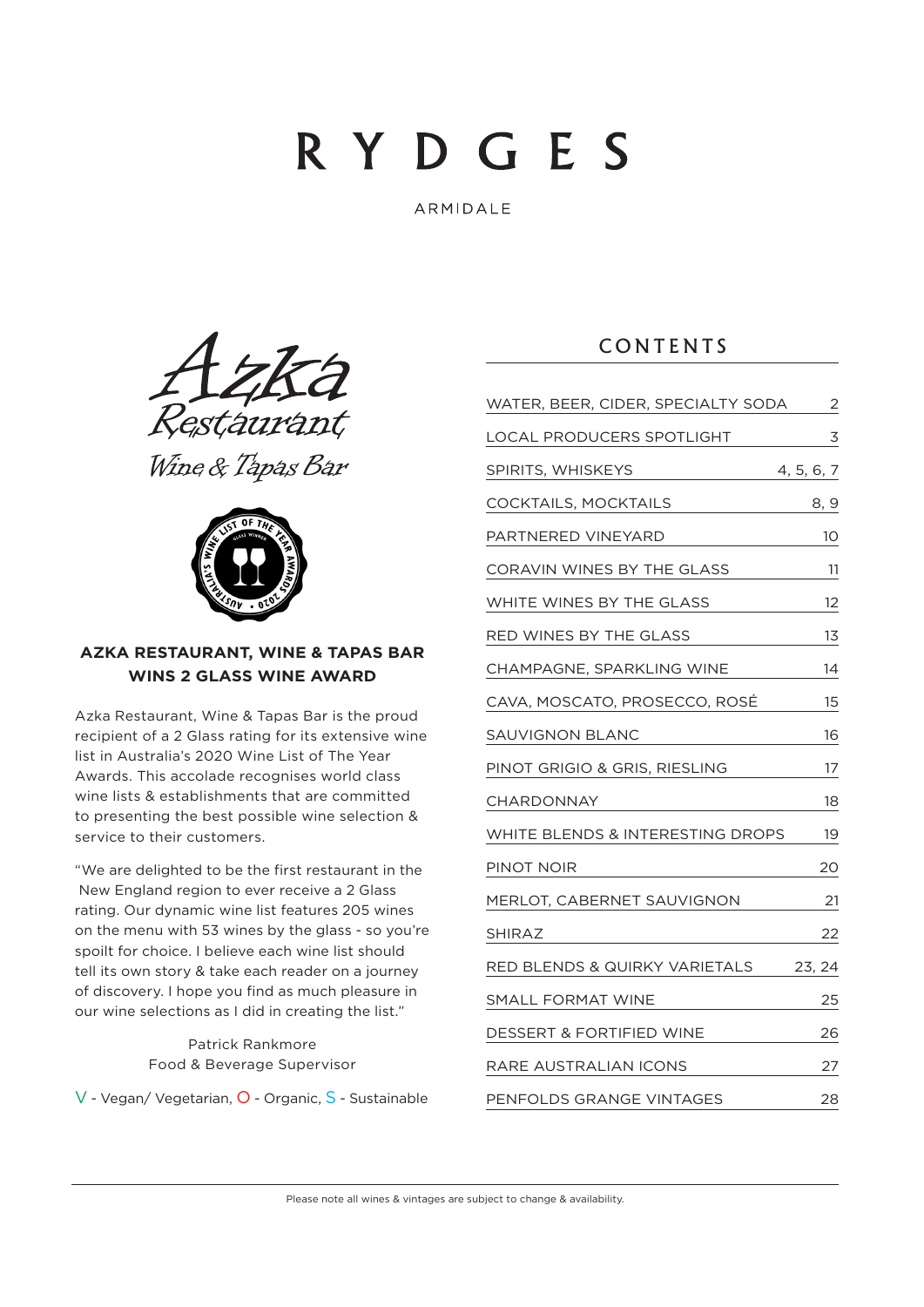### **WATER**

| MOUNT FRANKLIN 250ML SPARKLING | \$5  |
|--------------------------------|------|
| SAN PELLEGRINO SPARKLING 750ML | \$10 |
| ANTIPODES SPARKLING 1000ML     | \$13 |

### BEER

| <b>LIGHT</b>       |  |
|--------------------|--|
| <b>BOAGS LIGHT</b> |  |
| CASCADE LIGHT      |  |
| <b>HAHN LIGHT</b>  |  |

#### **STANDARD**

| <b>CARLTON DRAUGHT</b><br><b>CARLTON DRY</b><br><b>COOPERS MILD</b><br><b>GREAT NORTHERN</b><br><b>HAHN SUPERDRY</b><br><b>PURE BLONDE</b><br><b>TOOHEYS EXTRA DRY</b><br><b>TOOHEYS NEW</b><br><b>TOOHEYS OLD</b> | <b>BYRON BAY LAGER</b> | \$8.5 |
|--------------------------------------------------------------------------------------------------------------------------------------------------------------------------------------------------------------------|------------------------|-------|
|                                                                                                                                                                                                                    |                        | \$8.5 |
|                                                                                                                                                                                                                    |                        | \$8.5 |
|                                                                                                                                                                                                                    |                        | \$8.5 |
|                                                                                                                                                                                                                    |                        | \$8.5 |
|                                                                                                                                                                                                                    |                        | \$8.5 |
|                                                                                                                                                                                                                    |                        | \$8.5 |
|                                                                                                                                                                                                                    |                        | \$8.5 |
|                                                                                                                                                                                                                    |                        | \$8.5 |
|                                                                                                                                                                                                                    |                        | \$8.5 |
| <b>VICTORIA BITTER</b>                                                                                                                                                                                             |                        | \$8.5 |
| XXXX GOLD                                                                                                                                                                                                          |                        | \$8.5 |

### **PREMIUM**

| <b>COOPERS STOUT</b>      | \$9.5 |
|---------------------------|-------|
| <b>COOPERS PALE ALE</b>   | \$9.5 |
| COOPERS SESSION ALE       | \$9.5 |
| <b>CROWN LAGER</b>        | \$9.5 |
| <b>JAMES BOAG PREMIUM</b> | \$9.5 |
| FAT YAK PAI F AI F        | \$10  |
| WILD YAK PACIFIC ALE      | \$10  |

### **CRAFT**

| YOUNG HENRYS STAYER            | \$9.5  |
|--------------------------------|--------|
| WHITE RABBIT DARK ALF          | \$10.5 |
| JAMES SQUIRE 150 LASHES        | \$11   |
| JAMES SQUIRE GOLDEN ALE        | \$11   |
| STONE & WOOD PACIFIC ALE       | \$11   |
| STONE & WOOD GREEN COAST LAGER | \$11   |
| YOUNG HENRYS NATURAL LAGER     | \$11   |
| 4 PINES PALE ALE               | \$11   |
| <b>MOO BREW PILSNER</b>        | \$12   |
| MOO BREW DARK ALE              | \$12   |

### **LOCAL**

| NEW ENGLAND PALE ALE (Uralla)                       | \$10 |
|-----------------------------------------------------|------|
| NEW ENGLAND BROWN (Uralla)                          | \$10 |
| NEW ENGLAND IPA (Armidale)                          | \$11 |
| WELDERS DOG PINEY PALE ALE (Armidale) (on tap) \$11 |      |
| WELDERS DOG SPELT SOUR (Armidale) (on tap)          | \$11 |
| <b>GREAT HOPS XPA (Armidale)</b>                    | \$11 |
| <b>GREAT HOPS BANSHEE (Armidale)</b>                | \$11 |
| GREAT HOPS WALCHA ROAD IPA (Armidale)               | \$12 |

#### **IMPORTED**

| MILLER CHILL (USA)                      | \$9  |
|-----------------------------------------|------|
| BLUE MOON BELGIAN WHITE WHEAT ALE (USA) | \$9  |
| BUDWEISER (USA)                         | \$10 |
| ASAHI (Japan)                           | \$10 |
| CORONA (Mexico)                         | \$10 |
| <b>HEINEKEN (Netherlands)</b>           | \$10 |
| TSING TAO (China)                       | \$10 |
| PERONI (Italy)                          | \$10 |
| STELLA ARTOIS (Belgium)                 | \$10 |
| ESTRELLA DAMN (Spain)                   | \$10 |
| GUINNESS (Ireland)                      | \$12 |
| ASAHI BLACK (Japan)                     | \$13 |

# CIDER & ALCOHOLIC SODA

| <b>BULMERS APPLE CIDER</b>             | \$10 |
|----------------------------------------|------|
| BATLOW CLOUDY APPLE CIDER              | \$11 |
| LITTLE CREATURES PIPSQUEAK APPLE CIDER | \$11 |
| <b>BILPIN PEAR CIDER</b>               | \$11 |
| REKORDERLING PASSIONFRUIT CIDER        | \$12 |
| REKORDERLING WILD BERRY CIDER          | \$12 |
| WELDER'S DOG FARMHOUSE GINGER BEER     | \$12 |
| WELDER'S DOG SWEET PEA LEMONADE        | \$12 |
|                                        |      |

# SPECIALTY SODA

| BUNDABERG GINGER BEER             |     |
|-----------------------------------|-----|
| BUNDABERG PASSIONFRUIT            | \$6 |
| BUNDABERG BURGUNDEE CREAMING SODA | \$6 |
| BUNDABERG TROPICAL MANGO          | \$6 |
|                                   |     |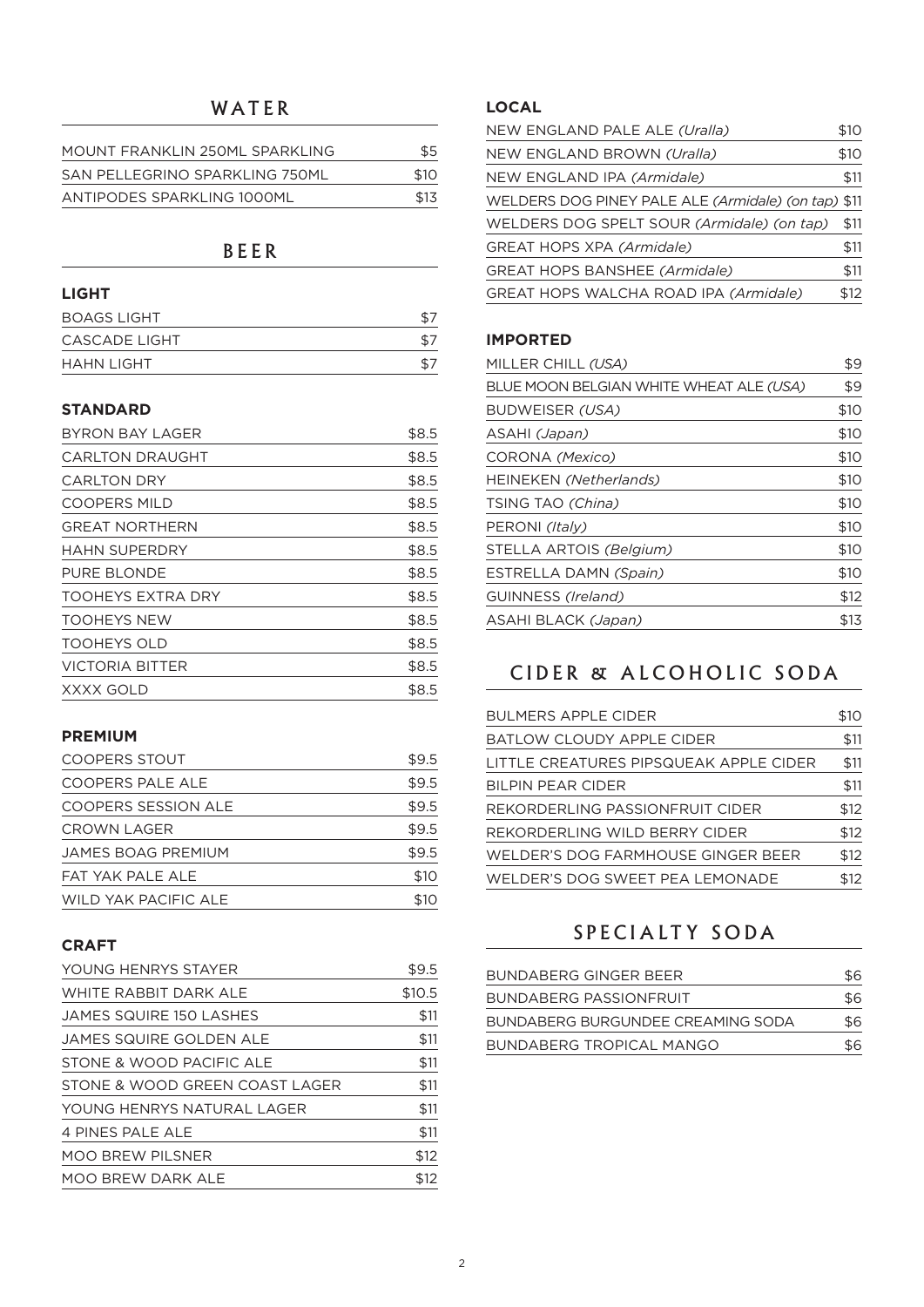### **EASTVIEW ESTATE**

Situated 30 minutes from Armidale, EastView Estate is home to Dobson's Distillery. Its wonderful & eclectic selection of spirits, liqueurs & digestifs offer unique flavours & personalities that will delight even the most hardened connoisseur.

| DOBSON'S PURE VODKA                       | \$10   |
|-------------------------------------------|--------|
| DOBSON'S ORANGE BLOSSOM VODKA             | \$11   |
| DOBSON'S GIN                              | \$11   |
| DOBSON'S BLUSH GIN                        | \$11   |
| DOBSON'S SUMAC GIN                        | \$11   |
| DOBSON'S SAFFRON GIN                      | \$11   |
| DOBSON'S SWEET PEA GIN                    | \$11   |
| DOBSON'S LE CAF COFFEE & MAPLE LIQUEUR    | \$11   |
| DOBSON'S BEAUREGARD'S MOUSE               | \$11   |
| DOBSON'S CALLIOPE                         | \$11   |
| DOBSON'S OLD RELIABLE SINGLE MALT WHISKEY | \$12.5 |
| DOBSON'S RAVEN                            | 17.5   |
| DOBSON'S BELLE EPOQUE SINGLE MALT WHISKEY | \$17.5 |

### **NEW ENGLAND BREWING CO.**

Making its home in Uralla, 15 minutes from Armidale, the New England Brewing Company produces some of, if not the finest, brews in the New England region.

| NEW ENGLAND PALE ALE        |            |
|-----------------------------|------------|
| NEW ENGLAND BROWN           | <b>S10</b> |
| NEW FNGLAND INDIAN PALE ALE |            |

#### **THE WELDER'S DOG**

Started by three friends from Armidale in 2017, the Welder's Dog is one of the most prominent breweries in the New England region. Beginning with their signature Farmhouse Ginger Beer, they now produce a range of alcoholic sodas & fine crafted beers.

| PINEY PAI F AI F             |      |
|------------------------------|------|
| SPELT SOUR ALE               |      |
| SWEET PEA LEMONADE           | \$12 |
| <b>FARMHOUSE GINGER BEER</b> |      |

#### **GREAT HOPS BREWING CO.**

Situated in Armidale, Great Hops Brewing Co. follows the ideal of not trying to reinvent the wheel but instead focus on just making great beer. Local Sam Martin uses his knowledge, degree in biochemistry & help from his wife Kate to produce fine local drops.

| EXTRA PALE ALE              |  |
|-----------------------------|--|
| BANSHEE                     |  |
| WALCHA ROAD INDIAN PALE ALE |  |
|                             |  |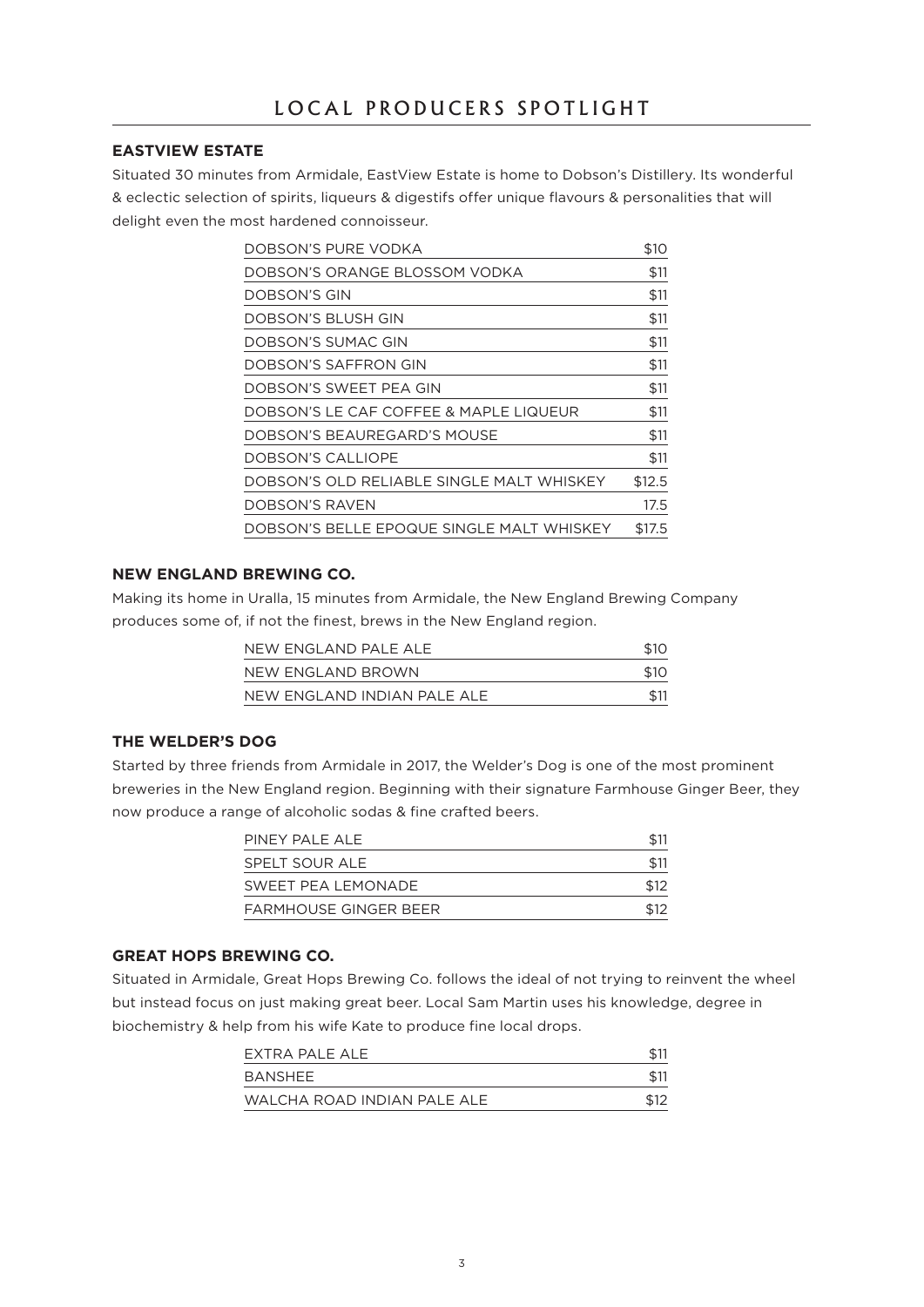# A P E R I T I F S, L I Q U E U R S & DIGESTIFS

| <b>BAILEYS</b>                              | \$9  |
|---------------------------------------------|------|
| TIA MARIA                                   | \$9  |
| KAHLUA                                      | \$9  |
| FRANGELICO                                  | \$9  |
| <b>ACROPOLIS OUZO</b>                       | \$9  |
| SOUTHERN COMFORT                            | \$9  |
| <b>DRAMBUIE</b>                             | \$9  |
| <b>DOM BENEDICTINE</b>                      | \$9  |
| <b>APEROL APERITIVO</b>                     | \$9  |
| PIMMS                                       | \$9  |
| CAMPARI                                     | \$9  |
| <b>GRAND MARNIER</b>                        | \$9  |
| COINTREAU                                   | \$9  |
| CHAMBORD                                    | \$9  |
| <b>DUBLINER</b>                             | \$9  |
| <b>JAGERMEISTER</b>                         | \$9  |
| MR BLACK COFFEE LIQUEUR                     | \$9  |
| PO'DI POLI MORBIDA GRAPPA<br>SMOOTH MOSCATO | \$10 |
| GALLIANO WHITE                              | \$10 |
| <b>GALLIANO VANILLA</b>                     | \$10 |
| <b>GALLIANO BLACK</b>                       | \$10 |
| DOBSON'S ORANGERIE                          | \$10 |
| DOBSON'S LE CAF COFFEE & MAPLE              | \$11 |
| DOBSON'S BEAUREGARD'S MOUSE                 | \$11 |
| DOBSON'S CALLIOPE                           | \$11 |

# COGNAC & BRANDY

| CHATEAU TANUNDA BRANDY  | \$10   |
|-------------------------|--------|
| 23RD STREET NYG BRANDY  | \$12   |
| <b>REMY MARTIN VSOP</b> | \$13.5 |
| <b>HENNESSY VSOP</b>    | \$14.5 |
| <b>COURVOISIER VSOP</b> | \$14.5 |
| COURVOISIER XO          | \$31   |
| REMY MARTIN XO          | \$32   |
| <b>HENNESSY XO</b>      | \$33   |

# TEQUILA & MEZCAL

| <b>JOSE CUERVO GOLD</b>  | \$9  |
|--------------------------|------|
| EL JIMADOR TEQUILA BLANC | \$10 |
| ESPOLON REPOSADO         | \$10 |
| DON JUAN ESCOBAR MEZCAL  | \$12 |
| <b>PATRON SILVER</b>     | \$15 |
| HERRADURA REPOSADO       | \$18 |
| CASAMIGOS TEQUILA ANEJO  | \$20 |

# VODKA

| SMIRNOFF RED                  | \$9    |
|-------------------------------|--------|
| 42 BELOW                      | \$9.5  |
| <b>ABSOLUT</b>                | \$9.5  |
| EFFEN VODKA                   | \$10   |
| DOBSON'S PURE VODKA           | \$10   |
| STOLICHNAYA                   | \$10.5 |
| <b>GREY GOOSE</b>             | \$11   |
| <b>BELVEDERE</b>              | \$11   |
| DOBSON'S ORANGE BLOSSOM VODKA | \$11   |
| ZUBROWKA BISON GRASS          | \$11.5 |
| CIROC                         | \$12   |
| <b>HIPPOCAMPUS</b>            | \$13.5 |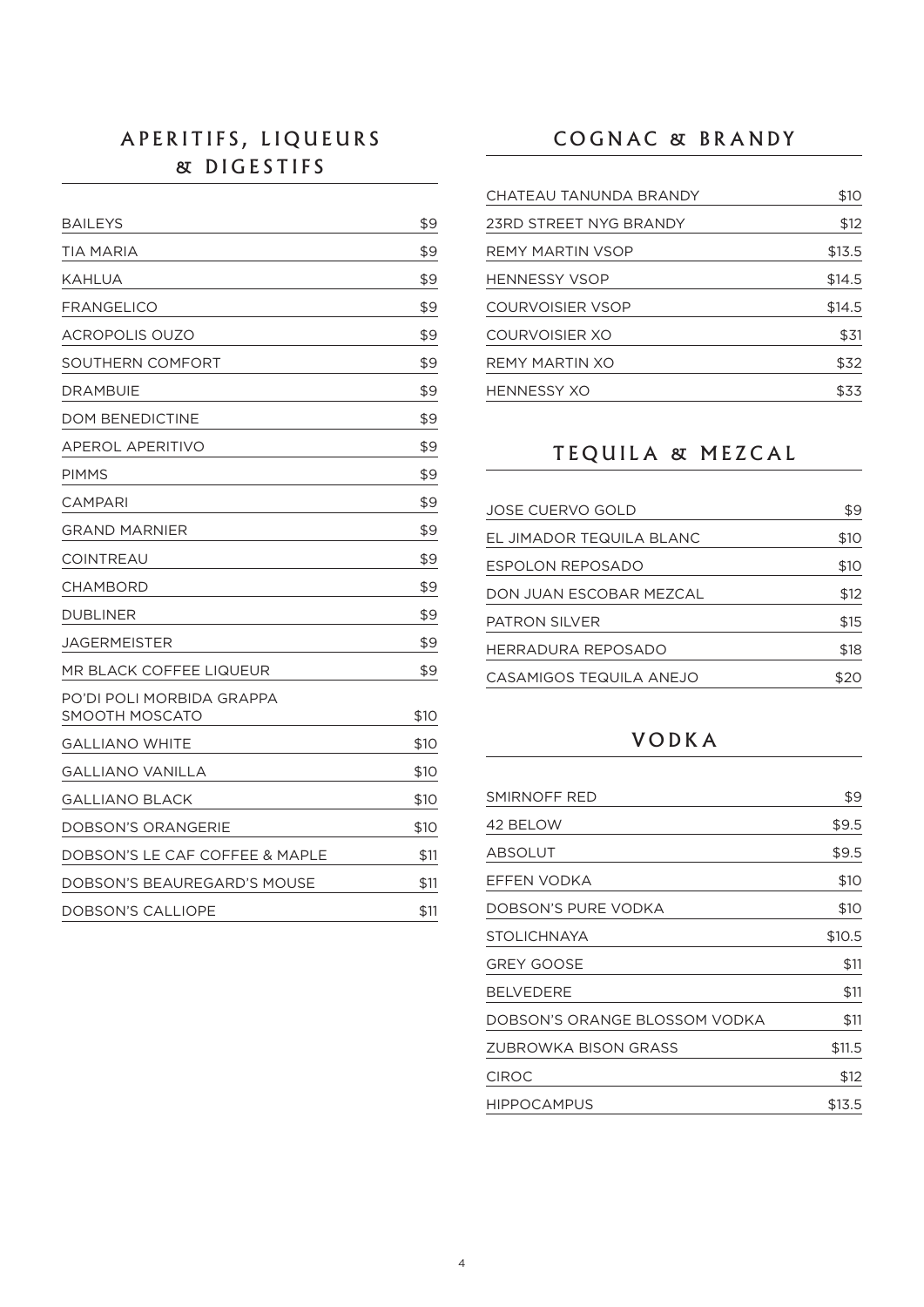# RUM

| <b>BUNDABERG UP</b>                      | \$10   |
|------------------------------------------|--------|
| <b>BACARDI</b>                           | \$10   |
| <b>MALIBU</b>                            | \$10   |
| CAPTAIN MORGAN ORIGINAL SPICED GOLD      | \$10   |
| CORUBA                                   | \$10.5 |
| CAPTAIN MORGAN BLACK SPICED              | \$10.5 |
| <b>DEADMANS FINGER</b>                   | \$11   |
| SAILOR JERRY SPICED RUM                  | \$11.5 |
| <b>BUNDABERG OP</b>                      | \$12   |
| <b>APPLETON ESTATE RESERVE BLEND</b>     | \$12   |
| LORD BYRON 'THE PROMISE' 12YR SPICED RUM | \$12   |
| THE KRACKEN SPICED RUM                   | \$12.5 |
| ANGOSTURA 1919                           | \$14   |
| <b>BUNDABERG SMALL BATCH</b>             | \$15   |
| <b>RON BOTRAN</b>                        | \$18   |
| PUSSERS 15YR ORIGINAL NAVY               | \$20   |
|                                          |        |
| ADELAIDE GUNNERY SPICED RUM              | \$20   |
| SANTIAGO DE CUBA 12YR                    | \$22   |
| LORD BYRON PURE SINGLE RUM               | \$25   |

| <b>BULLDOG GIN</b>                | \$9    |
|-----------------------------------|--------|
| <b>TANQUERAY</b>                  | \$10.5 |
| <b>WHITLEY NEILL QUINCE GIN</b>   | \$10.5 |
| WHITLEY NEILL RHUBARB GINGER GIN  | \$10.5 |
| <b>WHITLEY NEILL VIOLET GIN</b>   | \$10.5 |
| <b>BOMBAY SAPPHIRE GIN</b>        | \$11   |
| DOBSON'S GIN                      | \$11   |
| DOBSON'S BLUSH                    | \$11   |
| DOBSON'S SUMAC                    | \$11   |
| <b>DOBSON'S SAFFRON</b>           | \$11   |
| DOBSON'S SWEET PEA                | \$11   |
| LORD BYRON HINTERLAND SPIRIT GIN  | \$11   |
| LORD BYRON LIGHTHOUSE SPIRIT GIN  | \$11   |
| EDEN VALLEY DRY GIN               | \$11.5 |
| <b>HENDRICKS</b>                  | \$11.5 |
| PLYMOTH SLOE GIN                  | \$11.5 |
| THE BOTANIST                      | \$11.5 |
| <b>INK GIN</b>                    | \$11.5 |
| <b>FOUR PILLARS</b>               | \$12   |
| <b>GIN MARE</b>                   | \$12   |
| <b>TANQUERAY NO 10</b>            | \$13.5 |
| <b>ARCHIE ROSE</b>                | \$16   |
| <b>FOUR PILLARS BLOODY SHIRAZ</b> | \$16   |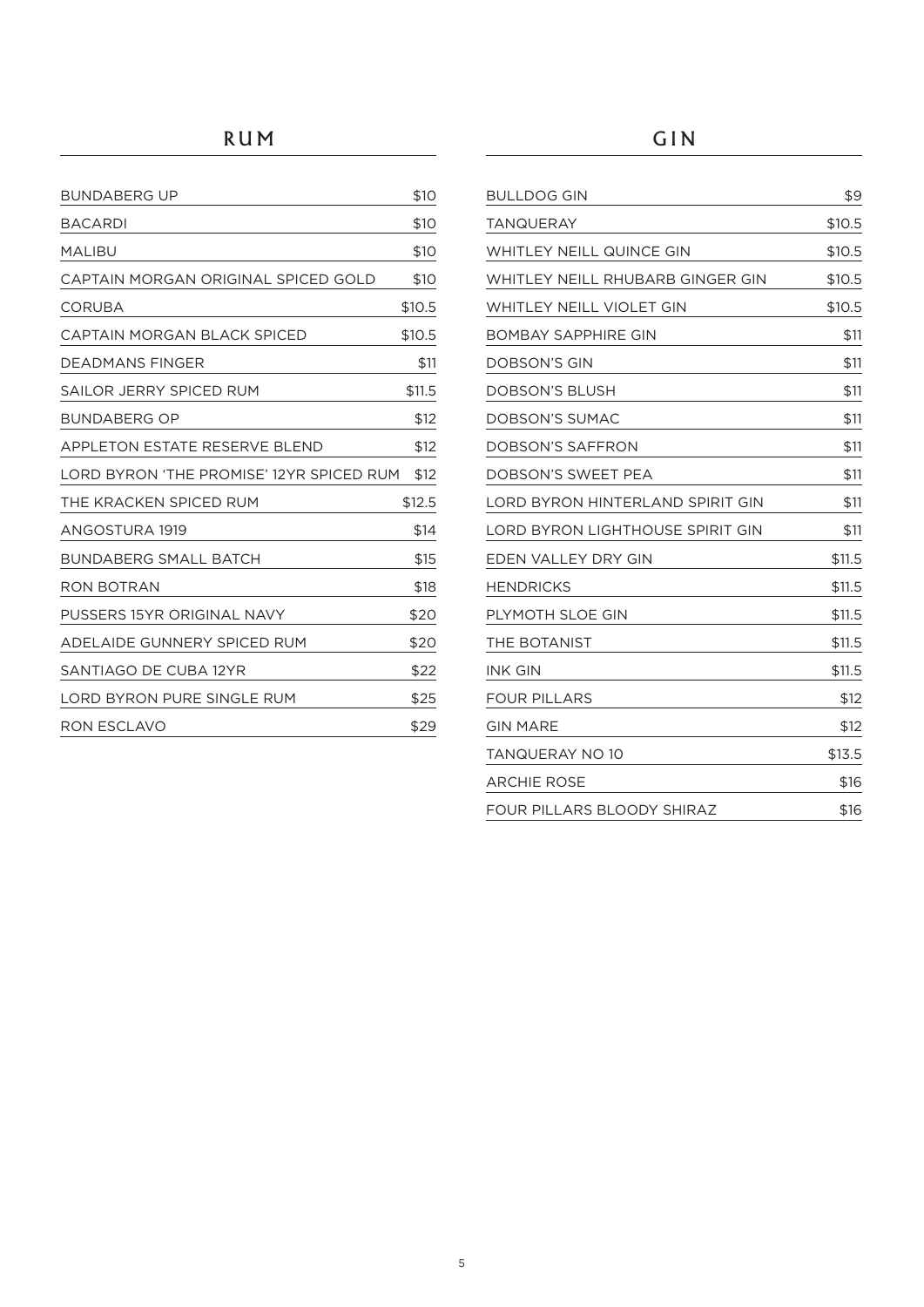### ISLAY

Single malts from this region are considered the strongest in smokiness & flavour. Many attribute this to the sea of the west coast & the salty high-speed winds of the area.

| \$15.5 |
|--------|
| \$16.5 |
| \$19   |
| \$19.5 |
| \$21.5 |
|        |

### HIGHLAND & ISLANDS

The largest whiskey producing region of Scotland. The Highland region is known for bold peat driven single malts, but due to the size of the area, flavours can vary from distillery to distillery. The Island region is considered to be technically part of the Highland region although Island whiskies have their own flavours & take on mild characters of both the Islay & Highland areas.

| <b>TALISKER 10YR</b>             | \$15   |  |
|----------------------------------|--------|--|
| <b>GLENMORANGIE THE ORIGINAL</b> | \$15.5 |  |
| OBAN 14YR                        | \$19.5 |  |
| HIGHI AND PARK 12YR              | \$21   |  |
| DALWHINNIE 15YR                  | \$23   |  |
|                                  |        |  |

### LOWLAND

Flat & mountain less, there are only three remaining distilleries in this southern region. Lowland single malts are considered to be light in body.

| AUCHENTOSHAN 12YR                     | \$14.5 |
|---------------------------------------|--------|
| AUCHENTOSHAN THREE WOOD               | \$21   |
| <b>GLENKINCHIE DISTILLERS EDITION</b> | \$23   |

### SPEYSIDE

*G*eographically part of the Highland region, Speyside is considered to be its own region due to the uniqueness of the Scotch produced there. Water taken from the River Spey drives sweet whiskies with superb aroma & flavour, solidifying the region as the largest producer of Scotch in Scotland.

#### **BLENDED**

| DIMPLE 12YR                     | \$10   |
|---------------------------------|--------|
| <b>JOHNNIE WALKER RED LABEL</b> | \$10   |
| <b>MONKEY SHOULDER</b>          | \$10   |
| JOHNNIE WALKER 12YR BLACK LABEL | \$11   |
| CHIVAS REGAL 12YR               | \$11.5 |
| DIMPLE 15YR                     | \$12.5 |
| CHIVAS REGAL 18YR               | \$15.5 |
| JOHNNIF WAI KFR GRFFN I ABFI.   | \$15.5 |
| JOHNNIE WALKER 18YR GOLD LABEL  | \$23.5 |
| JOHNNIE WALKER BLUE LABEL       | \$34.5 |

#### **SINGLE MALT**

| \$13   |
|--------|
| \$14   |
| \$19   |
| \$23.5 |
| \$36   |
|        |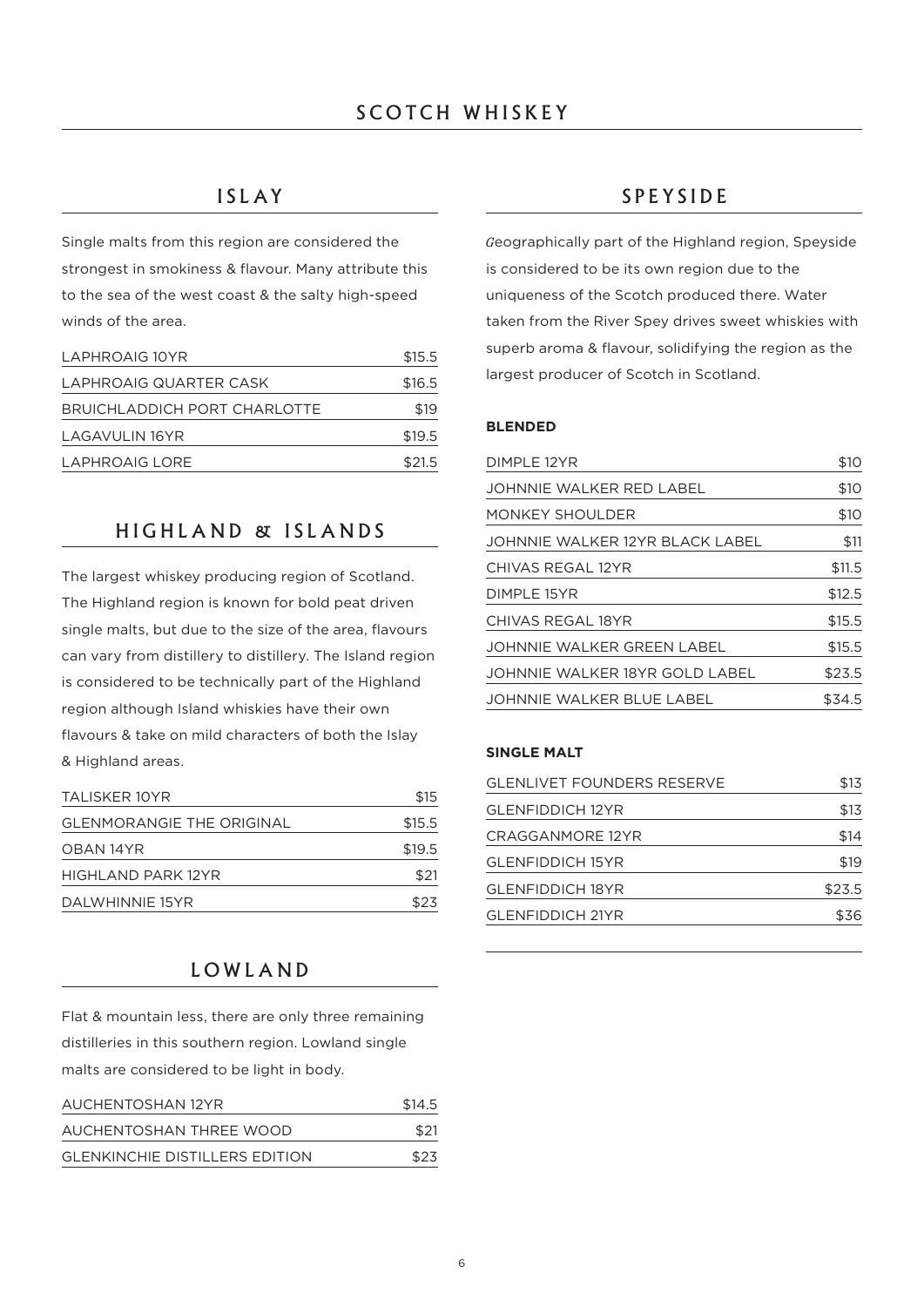### JAPANESE WHISKEY

### **BLENDED**

| NIKKA WHISKY FROM THE BARREL | \$16 |
|------------------------------|------|
| NIKKA WHISKY COFFEY GRAIN    | \$22 |

#### **SINGLE MALT**

| TAKETSURU PURE MALT      |      |  |
|--------------------------|------|--|
| HAKUSHU 12YR             |      |  |
| NIKKA WHISKEY 'MIYAGIKO" | \$24 |  |

### AUSTRALIAN WHISKEY

### **SINGLE MALT**

| DOBSON'S OLD RELIABLE      | \$12.5 |
|----------------------------|--------|
| DOBSON'S RAVEN             | \$17.5 |
| <b>HELLYERS ROAD 12YR</b>  | \$20   |
| DOBSON'S BELLE EPOQUE      | \$22   |
| <b>HELLYERS ROAD 15YR</b>  | \$24   |
| <b>SPRING BAY</b>          | \$25   |
| SULLIVAN'S COVE FRENCH OAK | 860    |

### IRISH WHISKEY

#### **BLENDED**

| TULLAMORE DEW        | \$10 |
|----------------------|------|
| JAMESON              | \$12 |
| JAMESON BLACK BARREL | \$14 |
| <b>WRITERS TEARS</b> | \$14 |

### **SINGLE MALT**

| TEELING SINGLE GRAIN               |      |
|------------------------------------|------|
| TEELING SINGLE MALT                | \$14 |
| <b>GREEN SPOT SINGLE POT STILL</b> | \$19 |

# CANADIAN WHISKEY

| CANADIAN CLUB             | \$10.2 |
|---------------------------|--------|
| CROWN ROYAL RESERVE 750ML | \$11.5 |

### WORLD WHISKEY

| PENDERYN (Wales)      | \$14   |
|-----------------------|--------|
| AMRUT FUSION (India)  | \$16   |
| DUNEDIN (New Zealand) | \$20   |
| PUNI NOVA (Italy)     | \$22.5 |

### BOURBON & AMERICAN WHISKEYS

| <b>JIM BEAM WHITE LABEL</b>        | \$9    |
|------------------------------------|--------|
| <b>WILD TURKEY</b>                 | \$10.5 |
| <b>WILD TURKEY HONEY</b>           | \$10.5 |
| <b>JACK DANIELS NO 7</b>           | \$10.5 |
| ELIJAH CRAIG 12YR                  | \$11   |
| <b>JIM BEAM RYE</b>                | \$11   |
| JIM BEAM DEVILS CUT                | \$11   |
| <b>MAKERS MARK</b>                 | \$11   |
| JIM BEAM SMALL BATCH               | \$11.5 |
| <b>BAKERS</b>                      | \$12   |
| <b>BASIL HAYDENS</b>               | \$12   |
| EAGLE RARE 10YR BOURBON            | \$12   |
| <b>JACK DANIELS GENTLEMAN JACK</b> | \$13   |
| MAKERS MARK 46                     | \$13   |
| <b>WILD TURKEY RARE</b>            | \$14   |
| <b>JACK DANIELS SINGLE BARREL</b>  | \$14   |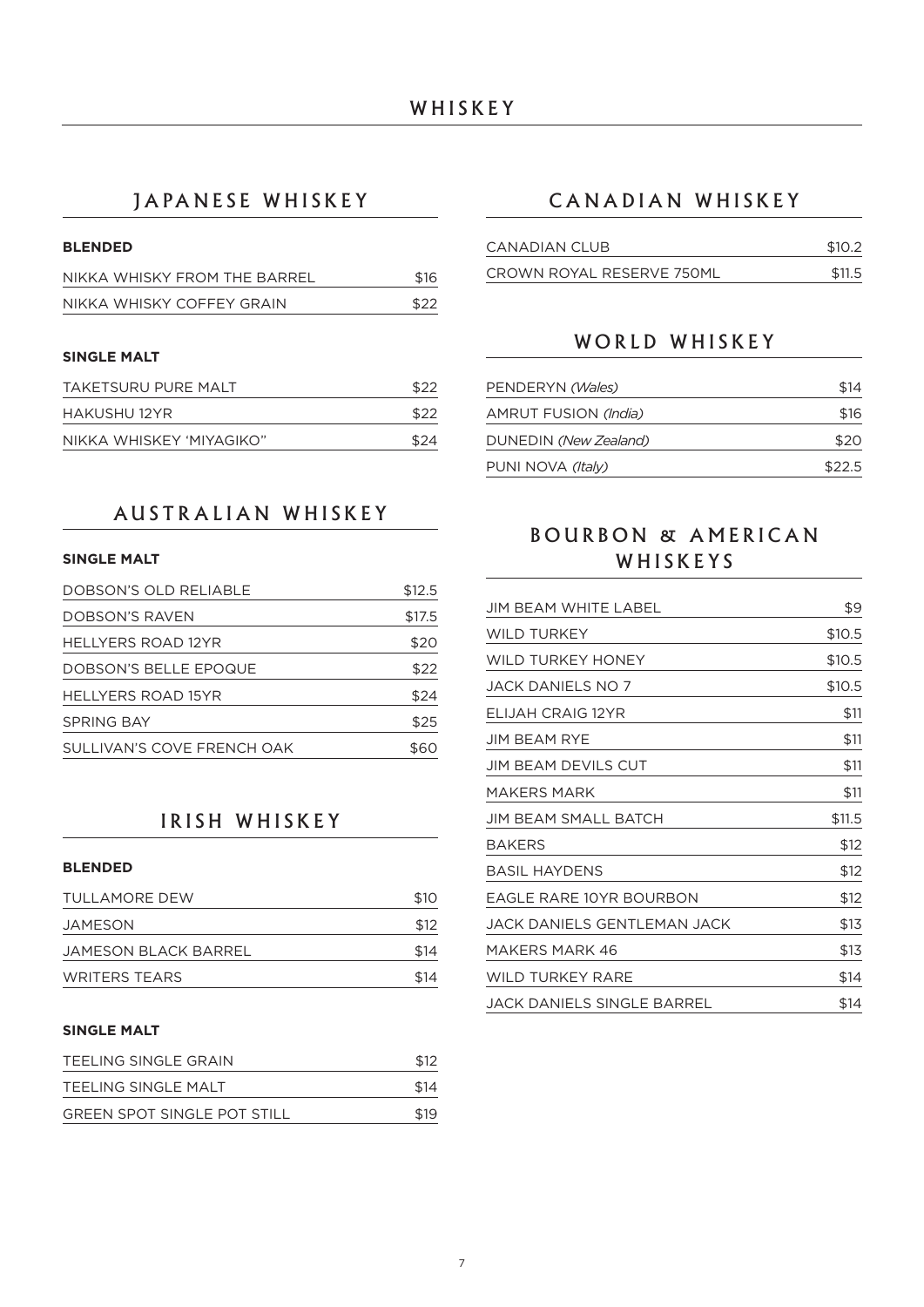# COCKTAILS & MOCKTAILS

# SIGNATURE COCKTAILS

| <b>APPLE &amp; ELDERFLOWER</b>                                             |      |
|----------------------------------------------------------------------------|------|
| St Germain Elderflower liqueur combined                                    | \$19 |
| with Dobson's Vodka, fresh apple juice,                                    |      |
| finished with lemon juice & a dash of soda.                                |      |
|                                                                            |      |
| LADY SWEET PEA                                                             |      |
| Local Dobson's Sweet Pea Gin                                               | \$19 |
| combined with Triple Sec & lemon juice.                                    |      |
|                                                                            |      |
| PINA COLADA                                                                |      |
| Bacardi Rum, Malibu, pineapple juice                                       | \$18 |
| & coconut cream.                                                           |      |
|                                                                            |      |
| SPANISH AMERICANO                                                          |      |
| Campari blended with Licor 43, topped                                      | \$18 |
| with Cava & infused with lemon & clove.                                    |      |
|                                                                            |      |
| MOJITOS                                                                    |      |
|                                                                            |      |
|                                                                            |      |
|                                                                            |      |
| TRADITIONAL MOJITO                                                         |      |
| Bacardi Rum, fresh lime juice,                                             | \$17 |
| muddled sugar & mint.                                                      |      |
| <b>BLACKBERRY MOJITO</b>                                                   |      |
|                                                                            | \$18 |
| Bacardi Rum, fresh blackberries,<br>fresh lime juice, muddled sugar & mint |      |
|                                                                            |      |
| PASSIONFRUIT MOJITO                                                        |      |
| Bacardi Rum, fresh passionfruit, fresh lime                                | \$18 |
| juice, muddled sugar & mint.                                               |      |
|                                                                            |      |
| POMEGRANATE MOJITO                                                         |      |
| Bacardi Rum, pomegranate liqueur,                                          | \$18 |
| fresh lime juice, muddled sugar & mint.                                    |      |
|                                                                            |      |

# MARTINIS

| <b>S'MORE MARTINI</b>                               |       |
|-----------------------------------------------------|-------|
| From the American dessert, this cocktail            | \$19  |
| combines Baileys, Vodka, cream & chocolate          |       |
| syrup garnished with a toasted marshmallow          |       |
| & crushed granita rimmed glass                      |       |
| NUTELLA MARTINI                                     |       |
| Dobson's Vodka, Baileys & Nutella served            | \$19  |
| in a chilled Nutella rimmed glass.                  |       |
| <b>DRY MARTINI</b>                                  |       |
| Dobson's London Dry Gin served in a                 | \$18  |
| glass, rinsed with Dry Vermouth                     |       |
| & finished with a green olive.                      |       |
| AZKA ESPRESSO MARTINI                               |       |
| The perfect drink for that extra kick before        | \$18  |
| or after dinner! Freshly extracted coffee,          |       |
| combined with local Dobson's Vodka &                |       |
| Dobson's Le Caf Coffee & Maple liqueur.             |       |
| <b>MOCHATINI</b>                                    |       |
| Vanilla Vodka combined with Kahlua,                 | \$18  |
| Baileys, chocolate syrup & cream.                   |       |
| <b>FRENCH MARTINI</b>                               |       |
| A popular mix of Chambord liqueur, Vodka &          | \$18  |
| pineapple juice shaken & served in a chilled glass. |       |
| MOCKTAILS                                           |       |
| WATERMELON MOJITO MOCKTAIL                          |       |
| Fresh watermelon blended with lime                  | \$9.5 |
| juice, mint leaves & soda.                          |       |
|                                                     |       |
| POMEGRANATE CRANBERRY MOCKTAIL                      |       |
| Fresh pomegranate pearls combined with              | \$9.5 |
| fresh orange juice & cranberry juice.               |       |
| CITRUS BREEZE MOCKTAIL                              |       |
| Cranberry juice, grapefruit juice & lime            | \$9.5 |
| juice served over crushed ice.                      |       |
| BERRY BLITZ MOCKTAIL                                |       |
| Blackberries, raspberries & blueberries             | \$9.5 |

blended with soda.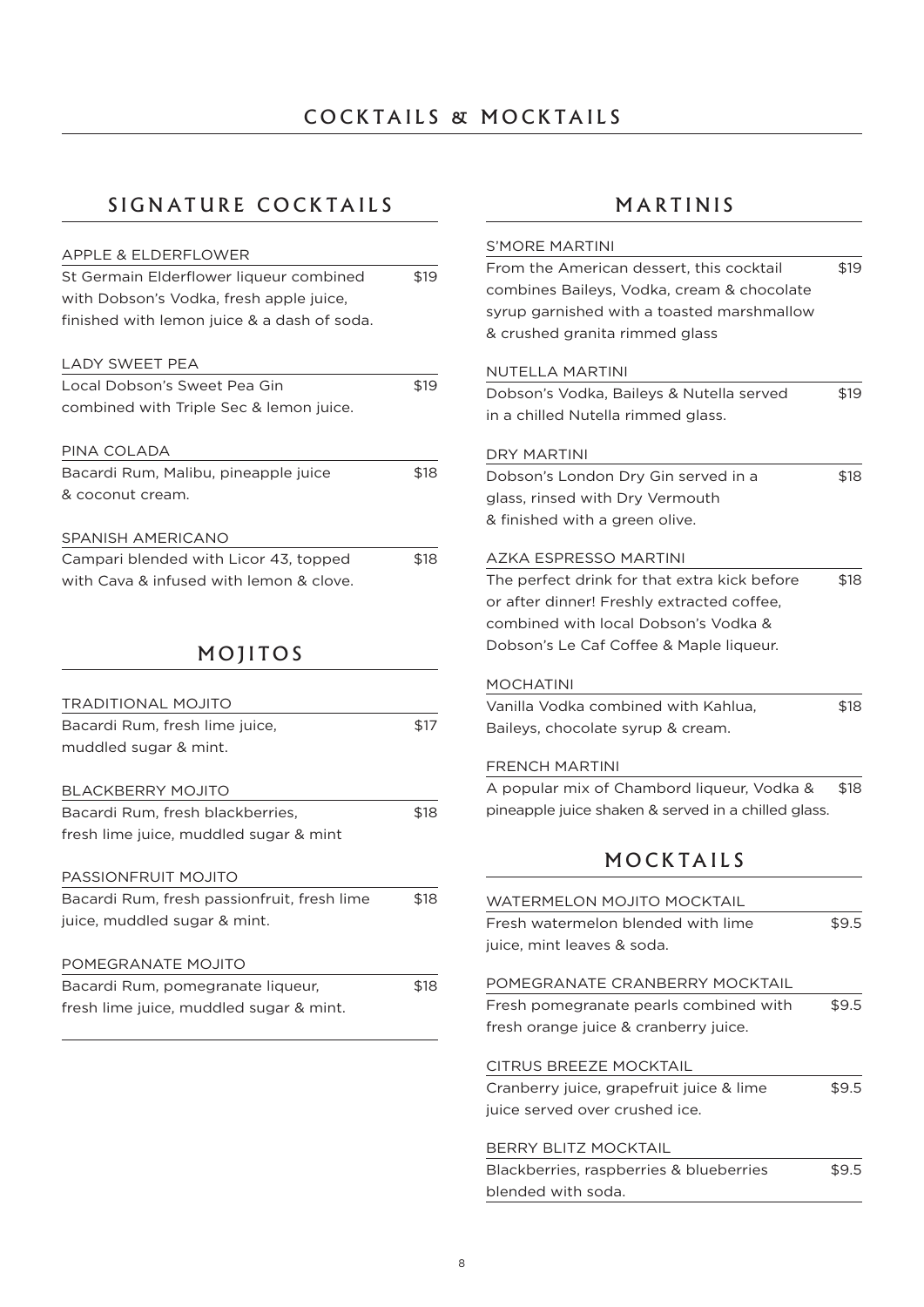# CLASSIC COCKTAILS

#### \$17 EACH

#### BRANDY ALEXANDER

Brandy, Creme de Cacao & cream come together for this favourite. Garnished with a sprinkle of nutmeg.

#### CHAMPAGNE COCKTAIL

Sparkling white, traditionally served with a bitters soaked sugar cube & Brandy.

#### CLASSIC SANGRIA

Red wine, Vanilla liqueur, red apple juice, lemonade, mint, orange & pomegranate pearls.

#### CHAMPAGNE SPIDER

Sparkling white poured over your choice of delicious sorbets from our kitchen.

#### COSMOPOLITAN

A classic drink for a night on the town with a mix of cranberry, lime, vodka & Cointreau.

#### FRENCH 75

Gin, sparkling wine, fresh lemon juice & sugar. The drink dates back to World War 1 & was created by Harry MacElhone at Harry's New York Bar in Paris.

#### GOLDEN DREAM

Galliano, Cointreau & cream shaken to create this classic delight.

#### GRASSHOPPER

Invented in New Orleans, a mix of Creme de Menthe, White Creme de Cacao & cream.

#### HUGO

A blend of Prosecco, St Germain Elderflower liqueur & a dash of soda.

#### JAPANESE SLIPPER

Midori, lime juice & Cointreau shaken & finished with a maraschino cherry.

#### KIR ROYALE

A blend of sparkling white & Creme de Cassis.

#### MANHATTAN

This cocktail originated as a mix of American Whiskey, bitters & sweet Vermouth, changing to the use of Canadian Whiskey during prohibition in the United States.

#### MARGARITA

The perfect summer drink - Tequila, Cointreau & lime juice served ice cold in a salt rimmed glass.

#### MUDSLIDE

Vodka, Kahlua, Baileys & cream blended with ice. Served in a chocolate sauce rimmed glass & garnished with chocolate flakes.

#### NEGRONI

The creation of Count Camillo Negroni in Florence, Italy. The Negroni combines Gin, Campari & Rosso Vermouth.

#### OLD FASHIONED

Whiskey of your choice combined with a dash of bitters & sugar.

#### ROB ROY

Made with Scotch Whiskey, it can be sweet or dry depending on your choice of Vermouth & finished with bitters.

#### SIDECAR

Thought to have been invented at the end of World War 1 & directly named after the motorcycle attachment, the Sidecar is a blend of Cognac, Triple Sec & lemon juice.

#### WHISKEY SOUR

Dating back to the 1870s & created in Wisconsin, this drink combines the sweetness of Bourbon Whiskey with the bite of lemon.

#### WHITE SANGRIA

Sparkling white wine, blood orange liqueur, green apple juice & orange.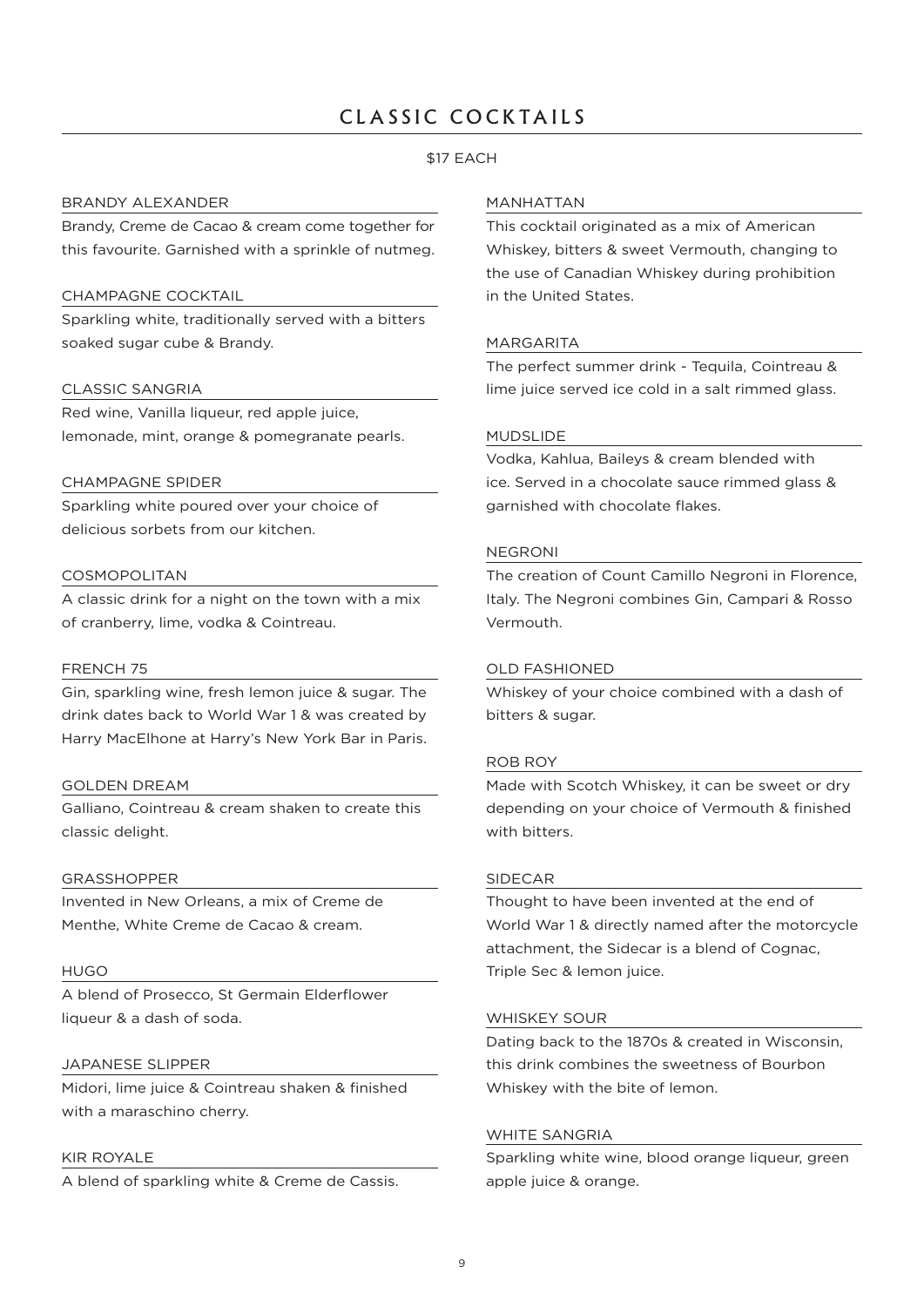### PARTNERED VINEYARD

Enjoy an exclusive selection from this season's partnered vineyard.

### **TOPPERS MOUNTAIN**

Mark Kirby, in collaboration with winemaker Mike Hayes, have established a vineyard near Tingha, New South Wales packed with exciting alternative varieties that revel in their terroir. Production is small with only a few hundred cases produced per vintage & all bottles individually numbered. Toppers Mountain presents an alternative wine perspective, introducing rare varieties to the Australian wine culture. Toppers Mountain ensures high quality wines with intensity & elegance.

### **WHITE**

| 2020 TOPPERS MOUNT WHITE SUBMARINE V                                                              |      |
|---------------------------------------------------------------------------------------------------|------|
| Field blend of Chardonnay, Pinot Noir, Pinot Blanc, Chenin Blanc & Verdelho.                      | \$60 |
| 2020 TOPPERS MOUNTAIN PINK SUBMARINE V                                                            |      |
| Field blend of Pinotage & Pinot Noir.                                                             |      |
| 2015 TOPPERS MOUNTAIN BRICOLAGE BLANC                                                             |      |
| Aromatic footprint of apples, green pears & peaches accompanied                                   | \$70 |
| by a palate of lychee, vanilla & a touch of honey.                                                |      |
| 2017 TOPPERS MOUNTAIN GEWURZTRAMINER                                                              |      |
| Aromas of lychee, rose petal, ripe peaches, mandarin, candied orange peel & Turkish delight.      | \$80 |
| 2017 TOPPERS MOUNTAIN PETIT MANSENG                                                               |      |
| Juicy flavours of ripe citrus & honey with a nose of orange blossom & citrus.                     | \$80 |
| <b>RED</b>                                                                                        |      |
| <b>2013 TOPPERS MOUNTAIN TEMPRANILLO</b>                                                          |      |
| Palate of sour cherries in chocolate, blackberries & vanilla with                                 | \$55 |
| aromas of cherries underlined with a hint of mint & a dash of cinnamon.                           |      |
| 2020 TOPPERS MOUNTAIN RED SUBMARINE V                                                             |      |
| Field blend of Tempranillo & Tannat.                                                              | \$60 |
| 2015 TOPPERS MOUNTAIN WILD FERMENT TANNAT                                                         |      |
| Deep, but still bright crimson-purple on the rim. Thickly packed with                             | \$60 |
| dark/black berries but with surprisingly soft tannins.                                            |      |
| 2014 TOPPERS MOUNTAIN BRICOLAGE ROUGE                                                             |      |
| Blend of Tempranillo, Nebbiolo, Tannat & Shiraz Viognier. Aromatics of berries, mint & liquorice. | \$60 |
| <b>2015 TOPPERS MOUNTAIN NEBBIOLO</b>                                                             |      |
| Aromas of cherries, liquorice & flint with a palate of currants, cranberries & black pepper.      | \$65 |
| <b>DESSERT</b>                                                                                    |      |
| 2010 TOPPERS MOUNTAIN VINTAGE TINTA RORIZ                                                         |      |
| Fresh & sweet on the nose with dominating aromas of strawberry jam,                               | \$55 |

blueberries, roasted walnuts & almonds.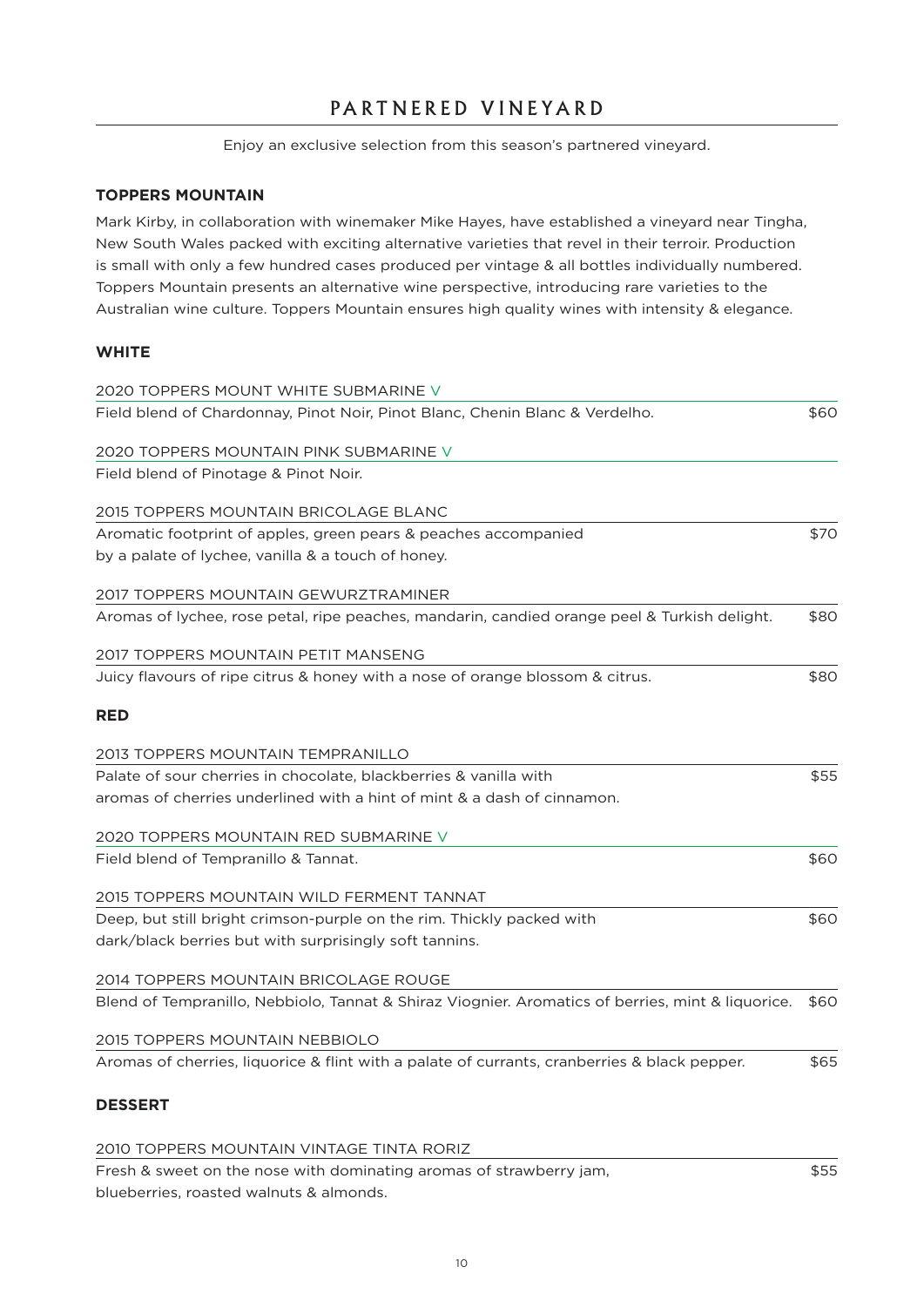# COR AVIN WINES BY THE GLASS



Azka Restaurant, Wine & Tapas Bar are proud to offer a vintage selection of wines thanks to Coravin wine preservation technology. Coravin technology allows wine to be accessed through the use of a surgical steel needle that pierces the cork, purges the air inside & withdraws the wine. This allows the cork to remain in the bottle, undisturbed to prevent oxidisation & maximise quality preservation.

GLASS 150ML

#### **WHITE**

| 2018 BODEGA CATENA CHARDONNAY (Mendoza, Argentina)                | \$17 |
|-------------------------------------------------------------------|------|
| 2013 CHATEAU BELA RIESLING (Juznoslovenska, Slovakia)             | \$18 |
| 2016 GOTAS DE MAR ALBARINO (Rias Baixas, Spain)                   | \$19 |
| 2019 DOMAINE CHRISTIAN SALMON SANCERRE (Loire Valley, France)     | \$23 |
| 2015 WILLIAM FEVRE VAILLONS PREMIER CRU CHABLIS (Chablis, France) | \$33 |

#### **RED**

| 2018 VILLACAMPA ROBLE TEMPRANILLO (Ribera Del Duero, Spain)            | \$16 |
|------------------------------------------------------------------------|------|
| 2013 VINA VENTISQUERO QUEULAT CABERNET SAUVIGNON (Maipo Valley, Chile) | \$16 |
| 2019 DOMAINE FAIVELEY BOURGOGNE ROUGE (Burgundy, France)               | \$20 |
| 2016 ISOLE E OLENA CHIANTI CLASSICO (Tuscany, Italy)                   | \$25 |
| 2013 YALUMBA 'THE MENZIES' CABERNET SAUVIGNON (Coonawarra, SA)         | \$30 |
| 2012 PAOLO SCAVINO BAROLO DOCG (Piedmont, Italy)                       | \$38 |
| 2018 HENTLEY FARM 'THE BEAUTY' SHIRAZ (Barossa Valley, SA)             | \$40 |
| 2015 YALUMBA OCTAVIUS SHIRAZ (Barossa Valley, SA)                      | \$55 |
| 2014 CLOS DE CANTENAC MERLOT BORDEAUX (Bordeaux, France)               | \$55 |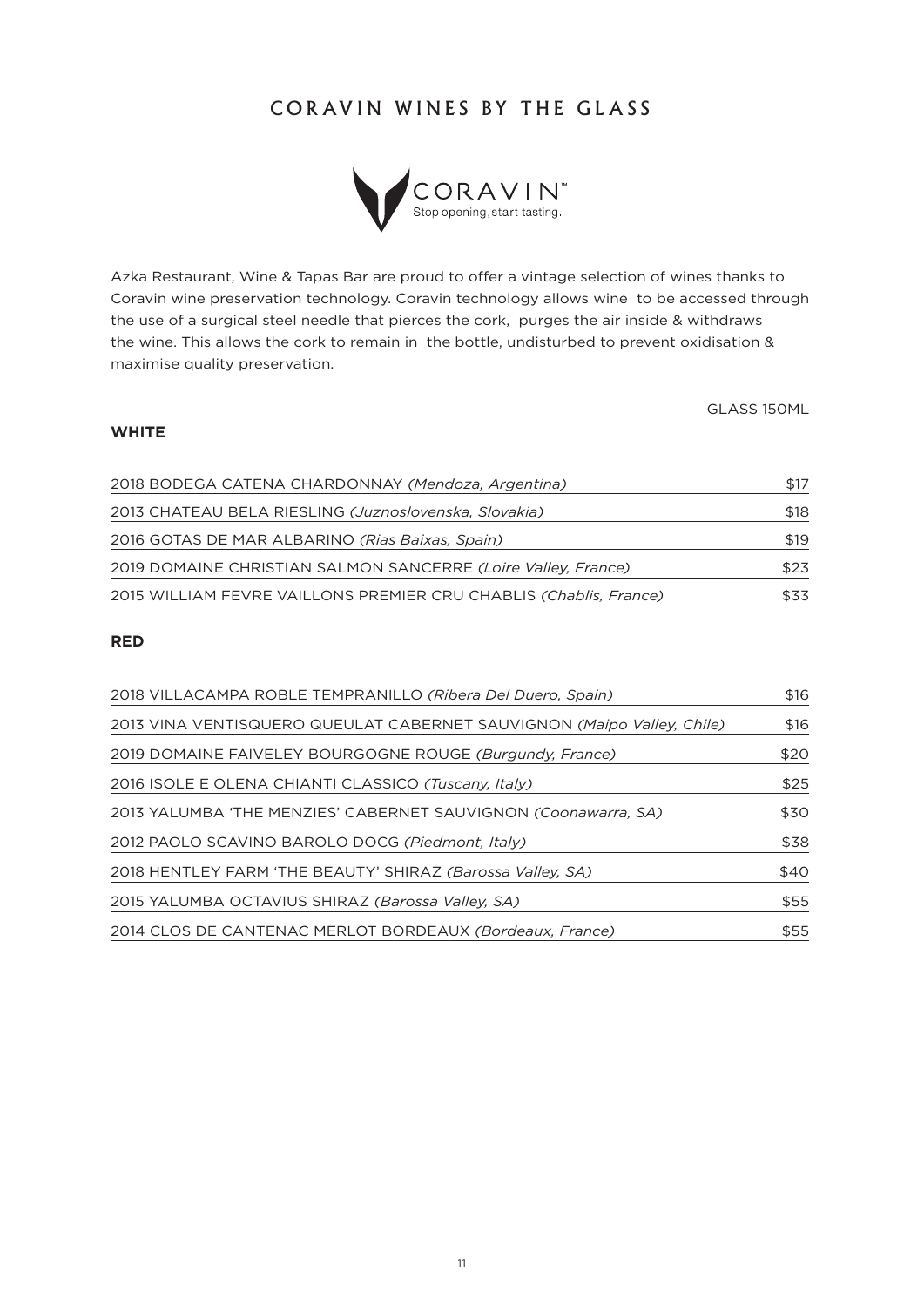# WHITE WINES BY THE GLASS

|                                                                             | 150ML |
|-----------------------------------------------------------------------------|-------|
| N/V MARTY'S BLOCK BRUT CUVEE (South Eastern Australia)                      | \$10  |
| N/V VEUVE D'ARGENT BRUT (Loire, France)                                     | \$12  |
| N/V VEUVE D'ARGENT ROSE (Loire, France)                                     | \$12  |
|                                                                             |       |
| N/V LONIA CAVA BRUT (Catalonia, Spain)                                      | \$10  |
| N/V DUNES & GREENE SPLIT PICK MOSCATO (Eden Valley, SA)                     | \$12  |
| 2019 DAL ZOTTO PUCINO PROSECCO (King Valley, VIC)                           | \$16  |
| 2019 BODEGAS VALDEMAR CONDE DE VALDEMAR RIOJA ROSÉ (Rioja, Spain) V S       | \$10  |
| 2020 MIRABEAU 'CLASSIC' ROSE (Provence, France)                             | \$14  |
|                                                                             |       |
| 2019 WEST CAPE HOWE 'WINDY HILL' SAUVIGNON BLANC (Mount Barker, WA) S       | \$10  |
| 2020 YEALANDS SINGLE VINEYARD SAUVIGNON BLANC (Awatere Valley, New Zealand) | \$12  |
| 2020 THE LANE BLOCK 10 SAUVIGNON BLANC (Adelaide Hills, SA) V               | \$14  |
| 2020 CORTE GIARA PINOT GRIGIO (Veneto, Italy)                               | \$12  |
| 2020 PETER LEHMANN 'HILL & VALLEY' PINOT GRIS (Eden Valley, SA)             | \$14  |
| 2020 JIM BARRY THE LODGE HILL RIESLING (Clare Valley, SA)                   | \$14  |
| 2018 CHAFFEY BROS ZEITPUNKT RIESLING (Eden Valley, SA)                      | \$16  |
| 2019 BOUCHARD AINE & FILS HERITAGE                                          |       |
| DE CONSEILLER CHARDONNAY (Languedoc, France)                                | \$12  |
| 2019 PEDESTAL CHARDONNAY (Margaret River, WA)                               | \$12  |
| 2019 BLEASDALE ADELAIDE HILLS CHARDONNAY (Langhorne Creek, SA)              | \$14  |
| 2019 TORRES VINA SOL (PARELLADA, WHITE GARNACHA) (Catalonia, Spain)         | \$12  |
| 2019 BROKENWOOD '8 ROWS' SAUVIGNON BLANC SEMILLON (Hunter Valley, NSW)      | \$12  |
| 2012 MONTE TONDO SOAVE DOC CLASSICO (Veneto, Italy)                         | \$14  |
| 2020 TOPPERS MOUNTAIN WHITE SUBMARINE (Tingha, NSW) V                       | \$16  |
|                                                                             |       |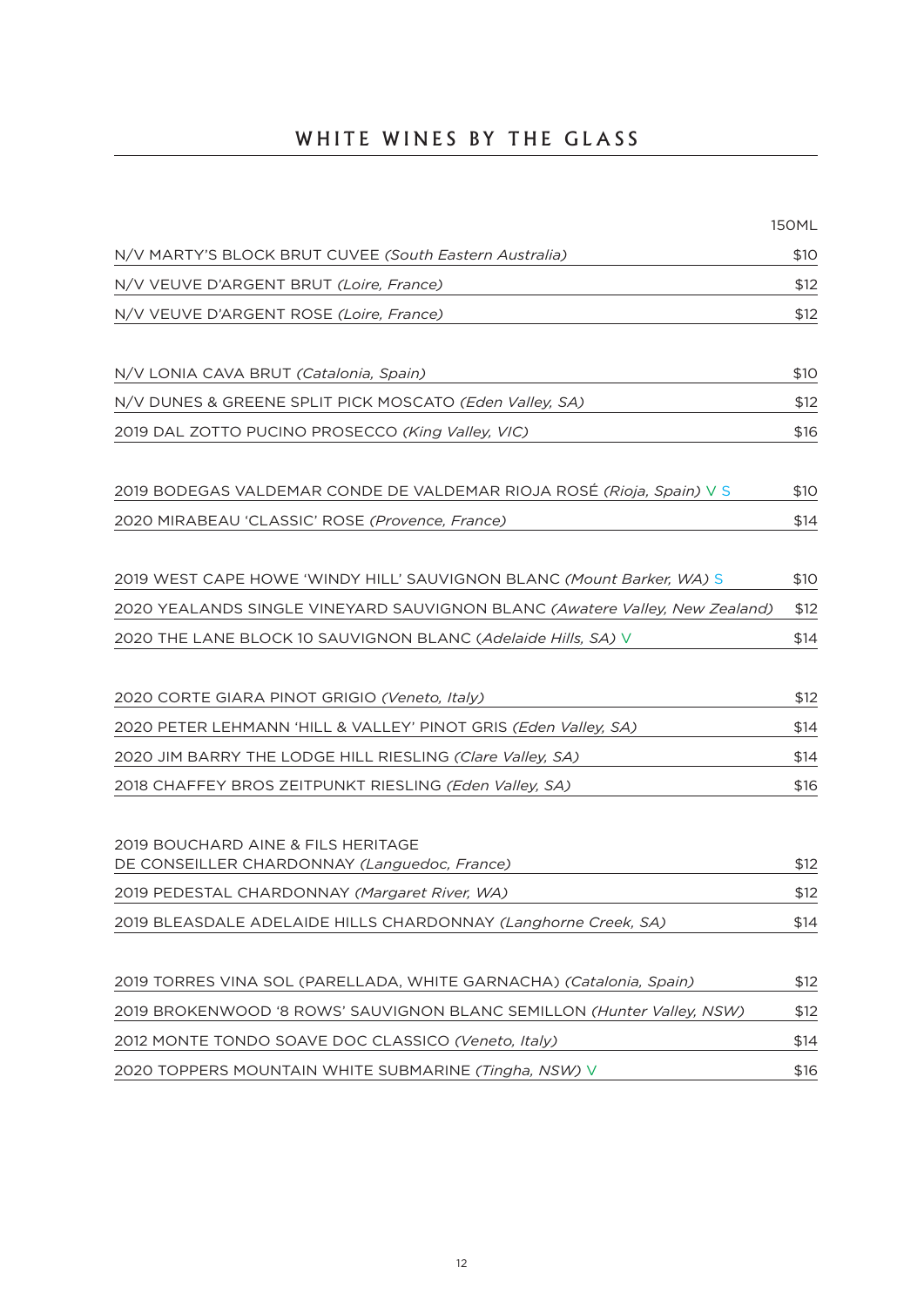# RED WINES BY THE GLASS

|                                                                            | <b>150ML</b> |
|----------------------------------------------------------------------------|--------------|
| 2019 LES PEYRAUTINS PINOT NOIR (Languedoc-Roussillon, France)              | \$14         |
| 2019 STORM BAY PINOT NOIR (Coal River, TAS)                                | \$16         |
| 2018 OPAWA PINOT NOIR (Marlborough, New Zealand)                           | \$16         |
| 2018 SMITH & HOOPER MERLOT (Wrattonbully, SA) V S                          | \$12         |
| 2017 PHILIP SHAW CONDUCTOR MERLOT (Orange, NSW)                            | \$14         |
| 2018 JIM BARRY ANTHERLEY CABERNET SAUVIGNON (Clare Valley, SA) S           | \$12         |
| 2017 PETER LEHMANN 'HILL & VALLEY' CABERNET SAUVIGNON (Barossa Valley, SA) | \$14         |
| 2018 WEST CAPE HOWE 'WINDY HILL' SHIRAZ (Mount Barker, WA) S               | \$12         |
| 2017 GALLI ESTATE CAMELBACK SHIRAZ (Heathcote, VIC)                        | \$12         |
| 2019 PETER LEHMANN 'HILL & VALLEY' SHIRAZ (Barossa Valley, SA)             | \$14         |
| 2019 RYMILL 'THE COMPANIONS' CABERNET FRANC (Coonawarra, SA) V             | \$12         |
| 2019 BROKENWOOD '8 ROWS' CABERNET SAUVIGNON MERLOT (Hunter Valley, NSW)    | \$14         |
| 2020 TOPPERS MOUNTAIN RED SUBMARINE (Tingha, NSW) V                        | \$16         |
| 2016 TORRES IBERICOS CRIANZA TEMPRANILLO (Rioja, Spain) V S                | \$16         |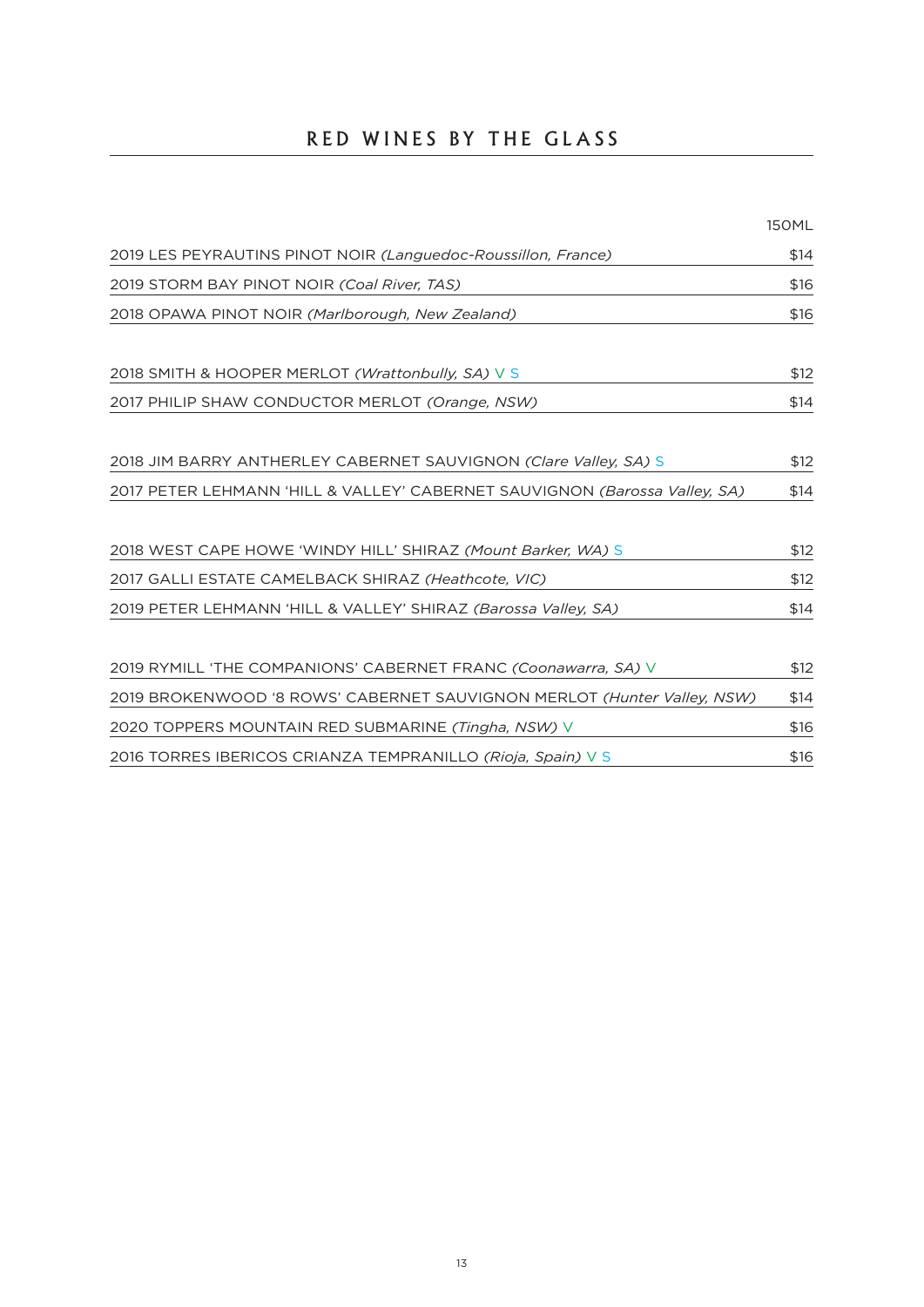| N/V MOET & CHANDON BRUT (EPERNAY, FRANCE)                                        |       |
|----------------------------------------------------------------------------------|-------|
| Dry & delicate with lime, rose petal & smoky aromas.                             | \$105 |
| N/V VEUVE CLICQUOT YELLOW LABEL (REIMS, FRANCE)                                  |       |
| Full bodied with flavours of buttered toast, brioche & biscuit.                  | \$115 |
| N/V MOET & CHANDON ROSÉ IMPERIAL (EPERNAY, FRANCE)                               |       |
| A lively intense flavour of red fruits & floral nuances of rose.                 | \$145 |
| N/V PIPER HEIDSIECK BRUT (REIMS, FRANCE)                                         |       |
| Layers of flowers, apple & citrus that lead to a superb finish.                  | \$155 |
| N/V BILLECART-SALMON BRUT RESERVE (MAREUIL-SUR-AY, FRANCE)                       |       |
| Fresh peach, pear & nectarine on the nose with good balance & length.            | \$165 |
| N/V G.H. MUMM CORDON ROUGE (REIMS, FRANCE)                                       |       |
| Aromas of lemon & grapefruit with a mix of fresh fruit, caramel & honey nuts.    | \$260 |
| 2004 DOM PERIGNON (EPERNAY, FRANCE)                                              |       |
| Aromas of almond & cocoa, hints of white fruit & dried flowers with spicy notes. | \$750 |

# SPARKLING WINE

| N/V MARTY'S BLOCK BRUT CUVEE (SOUTH EASTERN AUSTRALIA)                                   |      |
|------------------------------------------------------------------------------------------|------|
| Lifted aromas of citrus & red apple with subtle hints of musk.                           | \$35 |
| N/V VEUVE D'ARGENT BRUT (LOIRE, FRANCE)                                                  |      |
| Subtly aromatic with scents of red berries & butter with a palate of dried fruits.       | \$40 |
| N/V VEUVE D'ARGENT ROSE (LOIRE, FRANCE)                                                  |      |
| Pale pink in colour with aromas of ripe red berries with a palate of fresh fruit.        | \$40 |
| N/V DUNES & GREENE CHARDONNAY PINOT NOIR (EDEN VALLEY, SA)                               |      |
| Subtle notes of citrus zest & fresh strawberries complimented by a rich & creamy palate. | \$45 |
| N/V THE LOIS LANE BLANC DE BLANC (ADELAIDE HILLS, SA) V                                  |      |
| An elegant sparkling with notes of lemon sorbet & fresh green apple                      | \$50 |
| with a clean palate of lemon & lime.                                                     |      |
| N/V PHILIP SHAW EDINBURGH (ORANGE, NSW)                                                  |      |

A drier style of sparkling with a nose of grapefruit & a crisp citrus finish.  $\frac{1}{575}$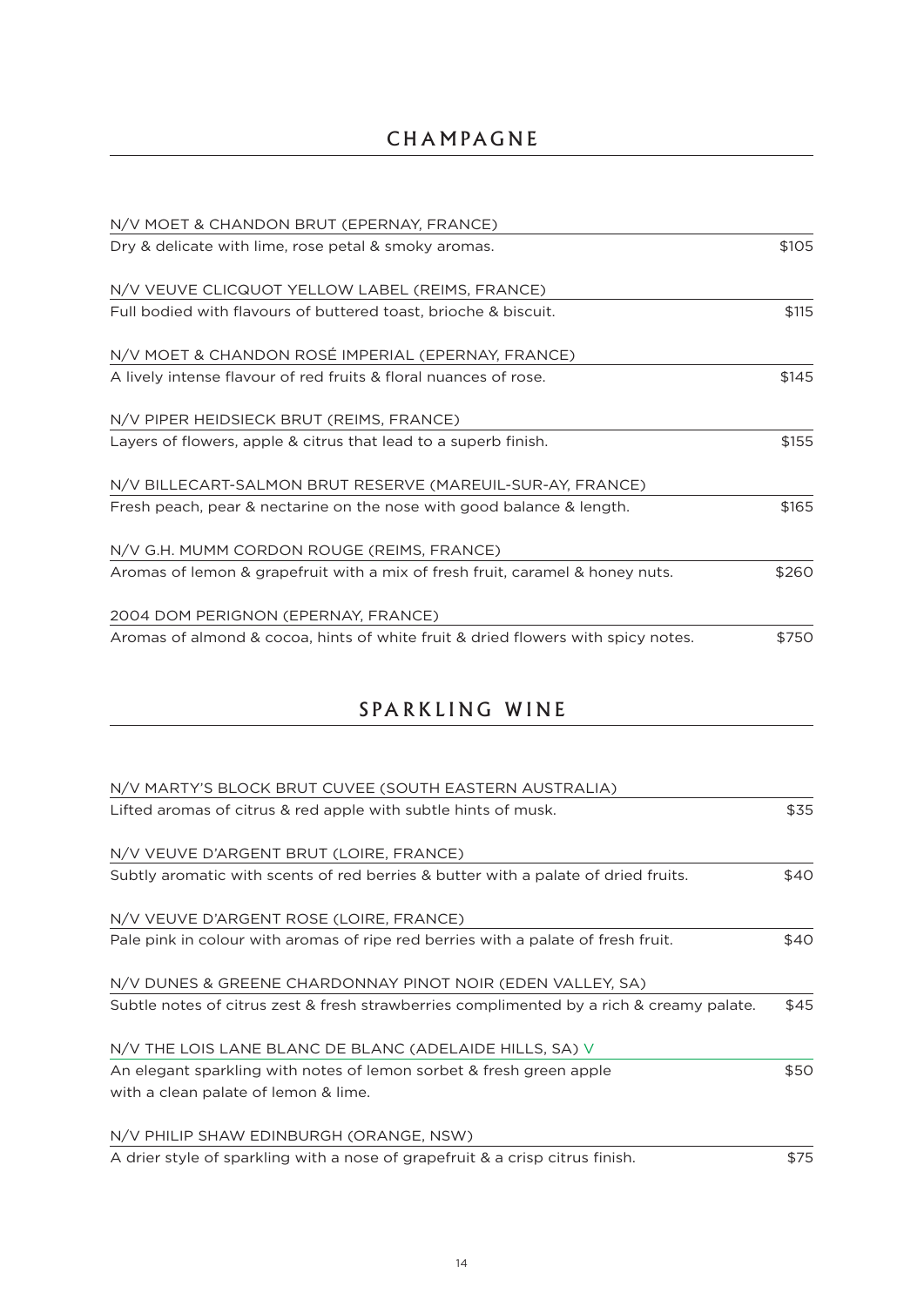| N/V WEST CAPE HOWE CAPE TO CAPE MOSCATO (Mount Barker, WA)                            |      |
|---------------------------------------------------------------------------------------|------|
| Pale pink in colour with a nose of rose blossom & musk with a palate of citrus notes, | \$45 |
| passionfruit & guava.                                                                 |      |
| N/V LONIA CAVA BRUT (Catalonia, Spain)                                                |      |
| Pale straw in colour with a nose of apple & citrus with a soft delicate finish.       | \$45 |
| N/V DUNES & GREENE SPLIT PICK MOSCATO (Eden Valley, SA)                               |      |
| Aromas of pink roses, strawberries & musk. A very enjoyable drink.                    | \$50 |
| 2019 DAL ZOTTO PUCINO PROSECCO (King Valley, VIC)                                     |      |
| Richness & complexity that is perfectly suited for a range of occasions.              | \$55 |
| 2015 ALASIA MOSCATO D'ASTI DOCG (Piedmont, Italy)                                     |      |
| A wine bright in citrus aromas & clean on the finish.                                 | \$60 |
| 2018 CORTE GIARA DOC TREVISO PROSECCO (Veneto, Italy)                                 |      |
| A dry, light bodied Prosecco with notes of citrus, green pears & apples.              | \$70 |

# ROSÉ

| 2019 BODEGAS VALDEMAR CONDE DE VALDEMAR RIOJA ROSÉ (Rioja, Spain) V S        |      |
|------------------------------------------------------------------------------|------|
| Floral aromas with a well balanced acidity.                                  | \$40 |
| 2020 GEMTREE LUNA DE FRESA ROSE (McLaren Vale, SA) O                         |      |
| Aromas of rosewater, cherry & strawberry. Strawberry characteristics         | \$45 |
| continue onto the palate with flavours of lychee.                            |      |
| 2019 YALUMBA WILD FERMENTS ROSE (Barossa Valley, SA) V S                     |      |
| Argyle pink in colour, aromas of white peach, jasmine, watermelon            | \$50 |
| & alpine strawberry with a palate of stone fruits & berries.                 |      |
| 2019 PHILIP SHAW PINK BILLY SAIGNEE (Orange, NSW)                            | \$55 |
| Complex dry rosé with enticing ripe berry driving both the palate & bouquet. |      |
| 2020 MIRABEAU 'CLASSIC' ROSE (Provence, France)                              |      |
| A classical Cotes de Provence rose offering aromas of yellow peach,          | \$55 |
| pear, freesias & strawberries.                                               |      |
| 2017 DOMAINE DE TRIENNES ROSÉ IGP MEDITERRANEE (Provence, France) O          |      |
| Bouquet of strawberries & white flowers with hints of vanilla.               | \$60 |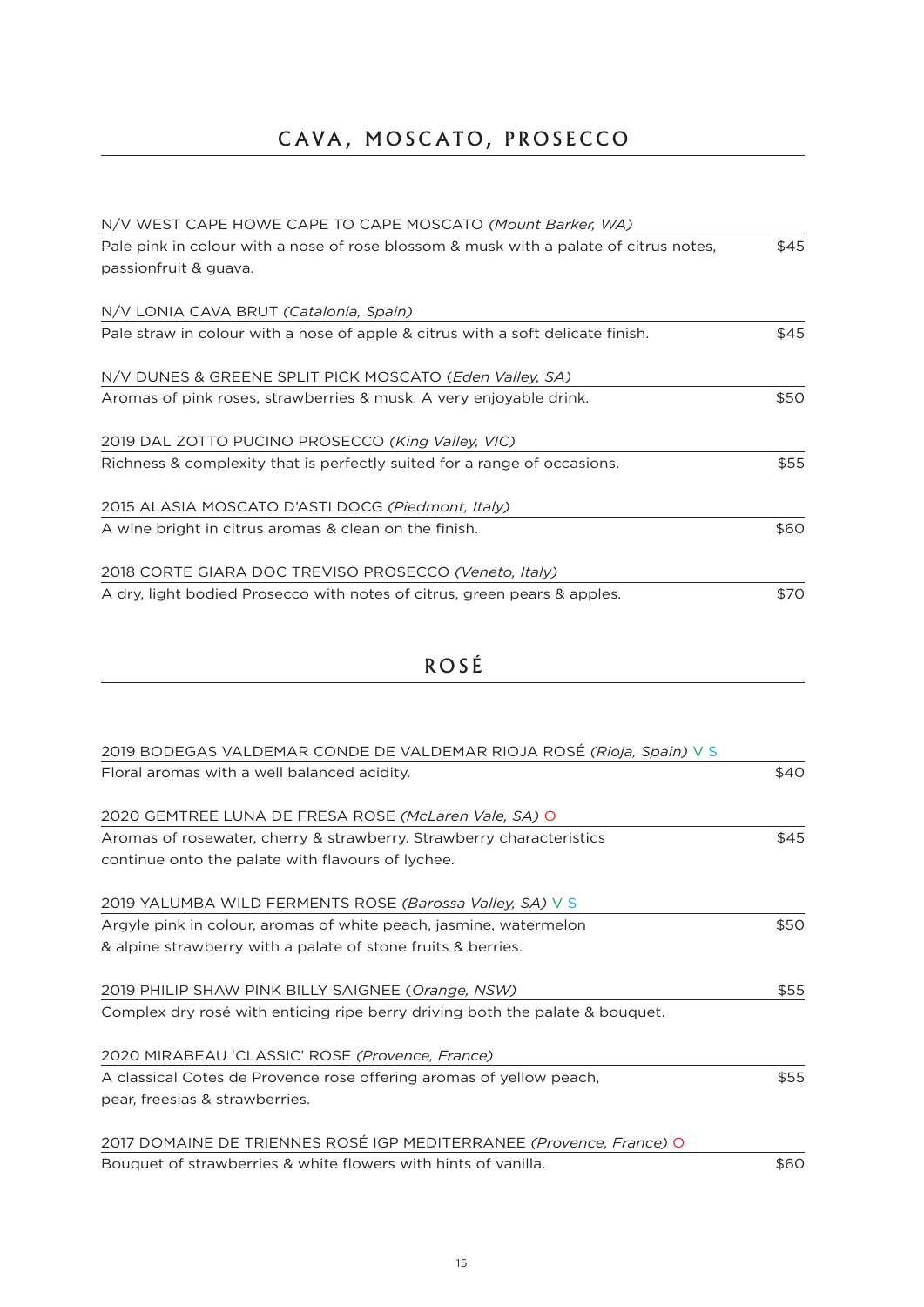# SAUVIGNON BLANC

| 2019 WEST CAPE HOWE 'WINDY HILL' SAUVIGNON BLANC (Mount Barker, WA) S                   |       |
|-----------------------------------------------------------------------------------------|-------|
| Fresh & zesty palate with tropical fruits & subtle hints of passionfruit.               | \$40  |
| 2020 THE YARD 'CHENNYBEARUP' SAUVIGNON BLANC (Pemberton, WA)                            |       |
| Complex & full flavoured with ripe citrus fruit flavours & a lightly worked             | \$45  |
| oak characteristic coming through.                                                      |       |
| 2019 MT DIFFICULTY 'ROARING MEG' SAUVIGNON BLANC (Central Otago, New Zealand) V S       |       |
| Guava, passionfruit & gooseberry palate underscored by nettle & chamomile floral notes. | \$50  |
| 2020 YEALANDS SINGLE VINEYARD SAUVIGNON BLANC (Awatere Valley, New Zealand)             |       |
| Fruit flavours of passionfruit, blackcurrant, fresh herbs,                              | \$50  |
| layered with bright citrus notes & a distinctive mineral finish.                        |       |
| 2013 VINA VENTISQUERO SAUVIGNON BLANC (Maipo Valley, Chile)                             |       |
| Aromas of lime, grapefruit, pineapple & pear complemented by floral & mineral touches.  | \$50  |
| 2020 THE LANE BLOCK 10 SAUVIGNON BLANC (Adelaide Hills, SA) V                           |       |
| A palate of gooseberry & lemon sorbet with a crystalline mineral finish.                | \$55  |
| 2020 O'LEARY WALKER SAUVIGNON BLANC (Adelaide Hills, SA) S                              |       |
| Bouquet of passionfruit, gooseberry & citrus with elegant texture                       | \$65  |
| where oak influence meets fruit.                                                        |       |
| 2019 ARA RESOLUTE SAUVIGNON BLANC (Marlborough, New Zealand) V                          | \$65  |
| Complex aromas of crushed nettle & dried sage with a palate of tropical fruits.         |       |
| 2015 HELEN'S HILL 'EVOLUTION' SAUVIGNON BLANC (Yarra Valley, VIC)                       |       |
| French expression Sauvignon Blanc with a Yarra Valley twist.                            | \$70  |
| Palate of apricot, butterscotch & a distinct finish of almonds.                         |       |
| 2020 PEDESTAL SAUVIGNON BLANC (Margaret River, WA)                                      |       |
| Full bodied with a ripe core of tropical fruit, layers                                  | \$75  |
| of toast, mineral & vanilla.                                                            |       |
| 2013 REYNEKE SAUVIGNON BLANC (Stellenbosch, South Africa) O                             |       |
| Well balanced & rich with subtle notes of almond, walnut & spice                        | \$75  |
| leading to a very composed finish.                                                      |       |
| 2019 DOMAINE CHRISTIAN SALMON SANCERRE (Loire Valley, France)                           |       |
| With a core of minerals & citrus, vibrant fruit & zippy acidity.                        | \$95  |
| 2018 CHATEAU DE SANCERRE (Loire Valley, France)                                         |       |
| A fresh taste combined with flavours of grapefruit & boxwood.                           | \$110 |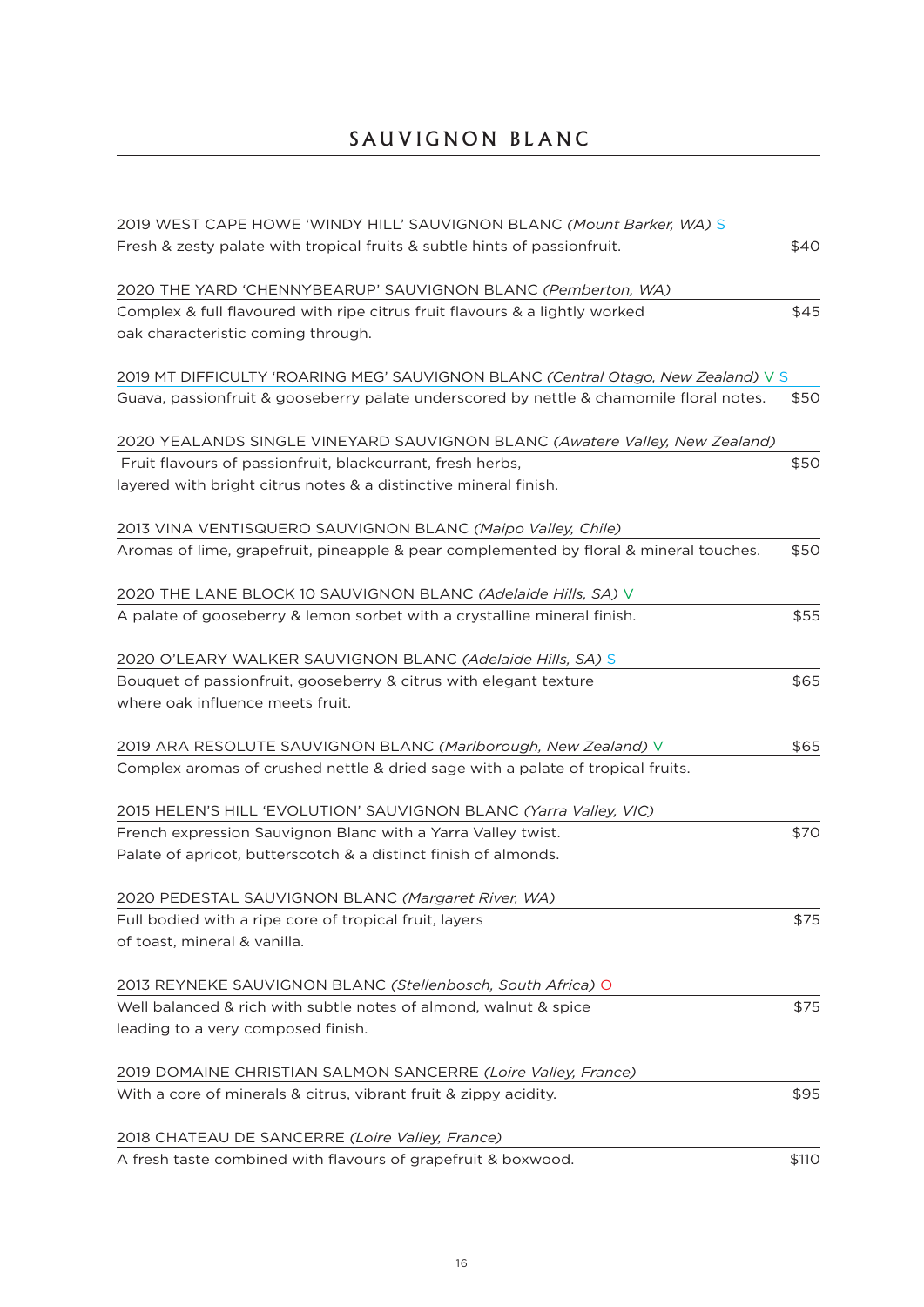| 2020 CORTE GIARA PINOT GRIGIO (Veneto, Italy)                                        |      |
|--------------------------------------------------------------------------------------|------|
| Light & delicate on the nose with subtle floral nuance & a hint of apple.            | \$45 |
| 2020 ARGENTO PINOT GRIGIO (Mendoza, Argentina) V                                     |      |
| Aromas of peach & tropical fruits with notes of chamomile & a bright fresh finish.   | \$50 |
| 2019 AQUILANI PINOT GRIGIO (Veneto, Italy)                                           |      |
| Palate of lime, pear & green apples over a backdrop of delicate stony mineral tones. | \$50 |
| 2020 PETER LEHMANN 'HILL & VALLEY' PINOT GRIS (Eden Valley, SA)                      |      |
| Aromas of fresh pear with a rich & surprisingly dry palate.                          | \$55 |
| 2018 PHILIP SHAW THE GARDENER PINOT GRIS (Orange, NSW)                               |      |
| Slight green hue with a vibrant nose of nashi pear & citrus.                         | \$55 |
| 2018 DEVIL'S STAIRCASE PINOT GRIS (Central Otago, New Zealand) V                     |      |
| A burst of citrus acid on the finish gives a sweet-tart balance.                     | \$60 |
| 2019 KOOYONG BEURROT PINOT GRIS (Mornington Peninsula, VIC)                          |      |
| Expressive notes of pear, quince, fresh hay & almonds with a fine                    | \$65 |
| phenolic edge that delivers flavours of red & green apples.                          |      |

# RIESLING

| 2020 LANGMEIL LIVE WIRE RIESLING (Barossa Valley, SA)                                |      |
|--------------------------------------------------------------------------------------|------|
| Lifted bouquet of lime & green apples. Medium dry & refreshing with a slight spritz. | \$45 |
| 2020 JIM BARRY THE LODGE HILL RIESLING (Clare Valley, SA)                            |      |
| Aromas of Kaffir lime, pear & ginger spice. Has great presence with                  | \$50 |
| fine chalkiness leading to a persistent finish.                                      |      |
| 2018 CHAFFEY BROS. ZEITPUNKT RIESLING (Eden Valley, SA)                              |      |
| A nose of jasmine & white florals with flavours of spiced apple, peach & feijoa.     | \$60 |
| 2014 ROCKBURN TIGERMOTH RIESLING (Central Otago, New Zealand) V                      |      |
| Apricots & mandarin juice on the nose with flavours of tangerine & lime.             | \$75 |
| 2015 CHATEAU BELA RIESLING (Juznoslovenska, Slovakia)                                |      |
| A dry riesling with flavours of apple, pear, peach, apricot &                        | \$75 |
| honey with an orange peel & fruity nose.                                             |      |
| 2013 RUDI RABL STEINHAUS RIESLING (Kamptal, Austria)                                 |      |
| Aromas of overripe grapes & apricots with dry, juicy fruit tones.                    | \$80 |
| 2016 FAMILLE HUGEL RIESLING (Alsace, France)                                         |      |
| Dry & lively wine with a full rounded flavour. Well stated                           | \$85 |
| fruitiness of lime, kiwi fruit, lemongrass & gooseberry.                             |      |
| 2017 PRINZ VON HESSEN TROCKEN RIESLING (Rheingau, Germany)                           |      |
| Clear & fruity aroma of apple, citrus, grapefruit & peach.                           | \$85 |
| Light residual sweetness & a clear structure.                                        |      |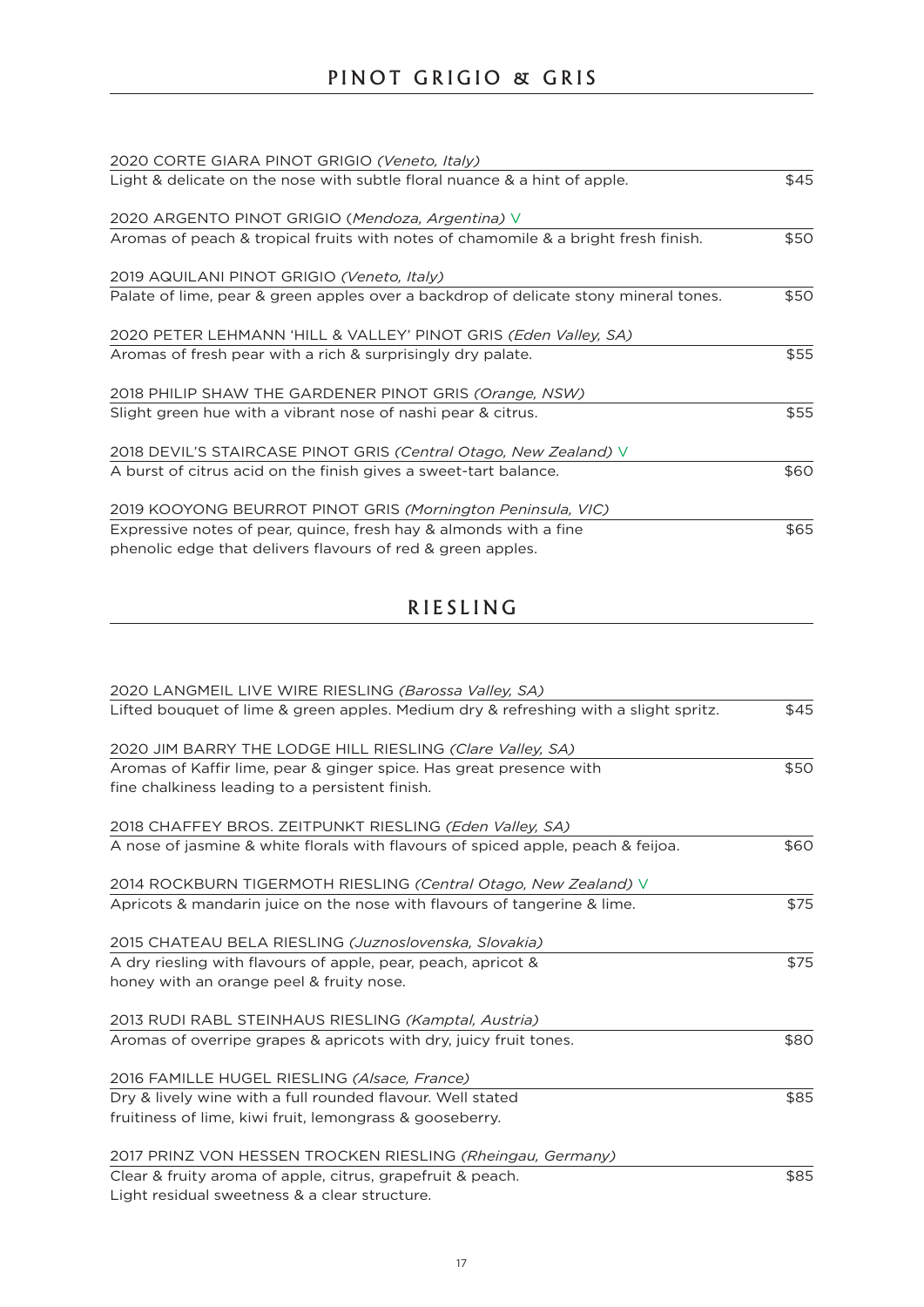| 2019 BOUCHARD AINE & FILS HERITAGE DE CONSEILLER CHARDONNAY (Languedoc, France)             |       |
|---------------------------------------------------------------------------------------------|-------|
| Notes of citrus fruits with accents of honey & toast.                                       | \$40  |
| 2019 PEDESTAL CHARDONNAY (Margaret River, WA)                                               |       |
| Aromas of lemon, peach & tropical fruits with balanced acidity & a long finish.             | \$45  |
| 2018 THREE PONDS CHARDONNAY (Hunter Valley, NSW) O                                          |       |
| Smooth & complex with rich melon & stone fruit flavours.                                    | \$45  |
| 2018 TORRES GRAN VINA SOL CHARDONNAY (Catalonia, Spain)                                     |       |
| Mango & passionfruit aromas with a crisp fresh fruit palate.                                | \$45  |
| 2019 BLEASDALE ADELAIDE HILLS CHARDONNAY (Langhorne Creek, SA)                              |       |
| Attractive stone fruit & citrus aromas with complexity supported                            | \$50  |
| by an oak structure to give a fine, long finish.                                            |       |
| 2018 WILD OLIVE CHARDONNAY (McLaren Vale, SA) O V                                           |       |
| Aromatic tropical fruits & stone fruit combine with a hint of French oak.                   | \$50  |
| Great acid balances with a long savoury finish.                                             |       |
| 2018 PHILIP SHAW THE ARCHITECT CHARDONNAY (Orange, NSW)                                     |       |
| Varietal fruit flavours leave a wonderful fresh, clean & long finish.                       | \$55  |
| 2017 VINACEOUS SHAKRE CHARDONNAY (Margaret River, WA)                                       |       |
| Rich fruit & citrus notes leading to a crisp lingering finish.                              | \$60  |
|                                                                                             |       |
| 2018 WEST CAPE OLD SCHOOL CHARDONNAY (Mount Barker, WA)                                     |       |
| Perfumed with ripe melon, vanilla & honeyed character from French oak.                      | \$65  |
| 2018 BODEGA CATENA CHARDONNAY (Mendoza, Argentina)                                          |       |
| Lively floral notes, strong mineral character & excellent acidity of the Adrianna vineyard. | \$70  |
| 2019 KOOYONG CLONALE CHARDONNAY (Mornington Peninsula, VIC)                                 |       |
| Palate of engaging nectarine freshness, cut with orange & lemon acidity.                    | \$85  |
| 2018 WILLIAM FEVRE CHABLIS (Chablis, France)                                                |       |
| Fleshy & elegant bouquet revealing citrus, white fruits & floral aromas.                    | \$85  |
| 2015 LOUIS JADOT MACON BLANC VILLAGES 'GRANGE MAGNIEN' (Burgundy, France)                   |       |
| Dry & easy to drink with a floral scent. Can be chilled & enjoyed as an aperitif.           | \$90  |
| 2018 ROBERT OATLEY FINISTERRE CHARDONNAY (Margaret River, WA)                               |       |
| Bright, mid weight with a white peach accent & gentle oak finish.                           | \$95  |
| 2014 CANNONBALL SONOMA COUNTY CHARDONNAY (Sonoma, USA)                                      |       |
| Flavours of white peach & quince with nuances of vanilla.                                   | \$100 |
| 2012 PENFOLDS BIN 311 CHARDONNAY (Tumbarumba, NSW)                                          |       |
| A nose of white peach, loquat & lemon blossom florals,                                      | \$100 |
| finished with hints of grapefruit on the palate.                                            |       |
| 2015 WILLIAM FEVRE VAILLONS PREMIER CRU CHABLIS (Chablis, France)                           |       |
|                                                                                             |       |

Pronounced nose of fruit & flowers with a lively freshness & mineral touches.  $$155$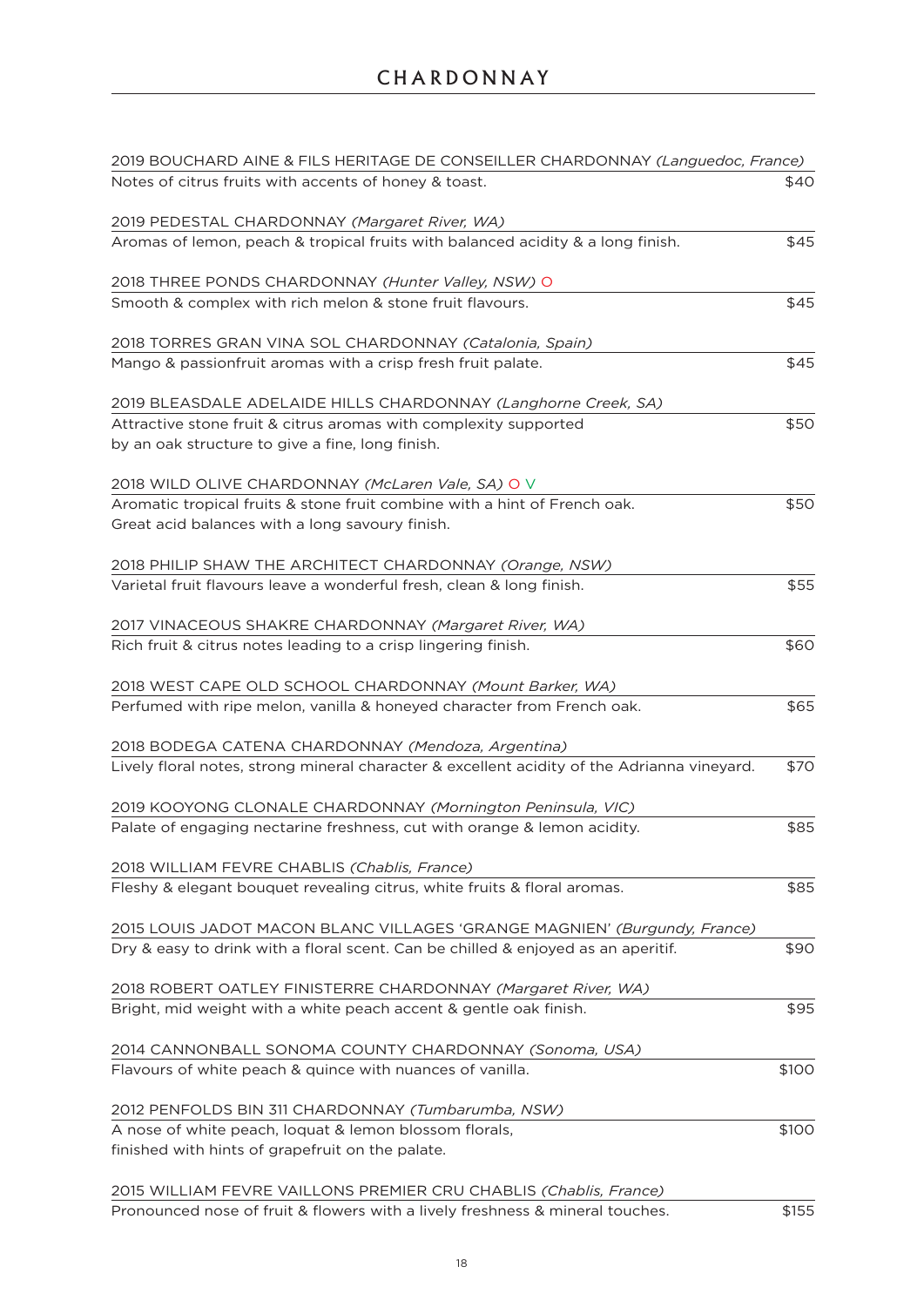# WHITE BLENDS & INTERESTING DROPS

| 2018 BIMBADGEN SEMILLON SAUVIGNON BLANC (Hunter Valley, NSW)                                                                                    |      |
|-------------------------------------------------------------------------------------------------------------------------------------------------|------|
| Palate of lemon & lime citrus flavours combined with passionfruit.                                                                              | \$35 |
| 2019 TORRES VINA SOL (Parellada, White Garnacha) (Catalonia, Spain)                                                                             |      |
| Clear bright gold colour. Crisp with fine citrus & wild floral aromas.                                                                          | \$40 |
| 2017 APOSTROPHE STONES THROW (Riesling, Gewürztraminer, Pinot Blanc) (Great Southern, WA)                                                       |      |
| Aromas of citrus, passionfruit & rosewater with a soft palate & subtle acidity.                                                                 | \$40 |
| 2019 BROKENWOOD '8 ROWS' SAUVIGNON BLANC SEMILLON (Hunter Valley, NSW)                                                                          |      |
| Citrus pith & florals on the nose with a light cool palate of citrus & melons.                                                                  | \$45 |
| 2018 D'ARENBERG THE HERMIT CRAB VIOGNIER MARSANNE (McLaren Vale, SA)                                                                            |      |
| White peach, pear & green melon on the nose. Textural & spicy with                                                                              | \$45 |
| flavours of honeydew melon, just ripe stone fruit & pickled ginger.                                                                             |      |
| 2017 THE LITTLE WINE COMPANY VERMENTINO (Hunter Valley, NSW)                                                                                    |      |
| Aromas of jasmine, white nectarine & a touch of warm spice. The palate is textural<br>& full bodied with flavours of pear & a crisp minerality. | \$45 |
|                                                                                                                                                 |      |
| 2012 MONTE TONDO SOAVE DOC CLASSICO (Veneto, Italy)<br>Brimming with citrus fruits, floral bouquet laced with scents                            | \$50 |
| of exotic fruits, almonds, hazelnuts & mineral aromas.                                                                                          |      |
| 2019 MAXWELL LITTLE DEMON VERDELHO (McLaren Vale, SA)                                                                                           |      |
| Aromas of vibrant tropical fruits with a palate of melon, lime juice & fresh pear.                                                              | \$50 |
| 2019 RYMILL GEWURTZTRAMINER (Coonawarra, SA) V                                                                                                  |      |
| Palate of ginger, cardamom & pear accompanied by aromatics                                                                                      | \$50 |
| of tangelo, Turkish delight & hints of jasmine.                                                                                                 |      |
| 2011 SAINT CLAIR GRUNER VELTLINER (Marlborough, New Zealand)                                                                                    |      |
| Flavours of peach & white nectarine with subtle spice notes adding complexity.                                                                  | \$55 |
| 2017 THREE PONDS VERDELHO (Hunter Valley, NSW)                                                                                                  |      |
| Displays a fine thread of citrus & green apple & underlying pear giving                                                                         | \$55 |
| the palate complexity & warmth.                                                                                                                 |      |
| 2018 YEALANDS ESTATE GEWÜRZTRAMINER (Marlborough, New Zealand)                                                                                  |      |
| Shows concentrated floral, lychee & ginger flavours with a refreshing finish.                                                                   | \$60 |
| 2016 CHAFFEY BROS DÜFTE PUNKT (Riesling, Gewürztraminer, Weißer Herold)                                                                         |      |
| (Eden Valley, SA) Lychee & Turkish delight aromas with lychee & mandarin flavours.                                                              | \$60 |
| 2013 SEPP MOSER ORGANIC GRUNER VELTLINER (Kremstal, Austria) O                                                                                  |      |
| Light & refreshing dry white with aromas of melon & citrus.                                                                                     | \$65 |
| 2018 VASSE FELIX FILIUS SAUVIGNON BLANC SEMILLON (Margaret River, WA)                                                                           |      |
| Palate of ripe lemon & green olive flesh with a nose of rosemary, star anise & hints of lavender.                                               | \$65 |
| 2017 GOTAS DE MAR ALBARINO (Rias Baixas, Spain)                                                                                                 |      |
| Intense aromas of peach, white flowers, stony minerals & a hint of fresh sea breeze.                                                            | \$75 |
| 2015 THE LANE GATHERING SAUVIGNON BLANC SEMILLON (Adelaide Hills, SA) V                                                                         |      |
| Kaffir lime & lemon myrtle on the nose with flavours of lychee & white peach.                                                                   | \$85 |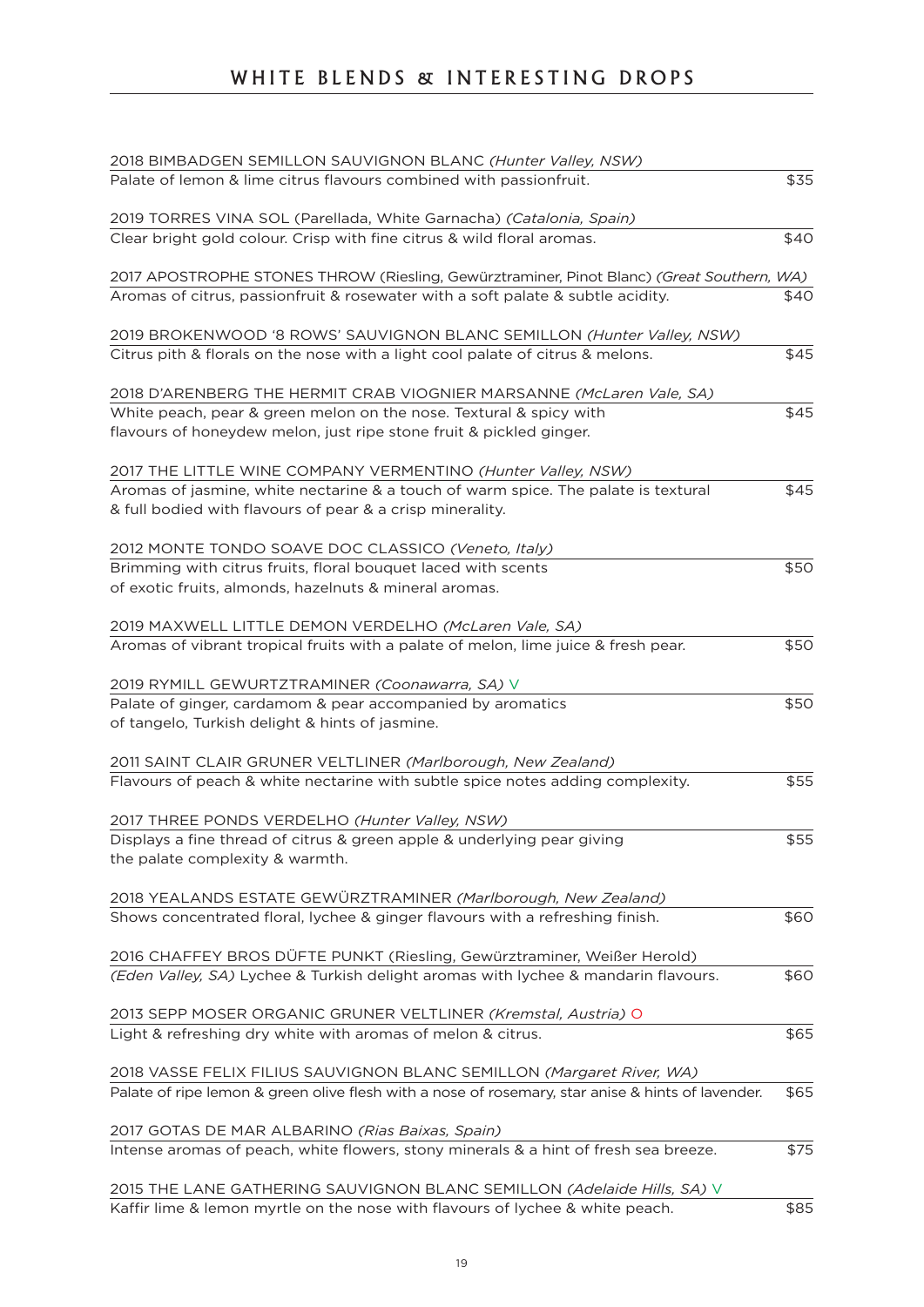| 2019 LES PEYRAUTINS PINOT NOIR (Languedoc-Roussillon, France)                                                             |      |
|---------------------------------------------------------------------------------------------------------------------------|------|
| Lovely raspberry & cherry aromas with subtle hints of smoke & pepper.                                                     | \$45 |
| 2016 VINA VENTISQUERO RESERVA PINOT NOIR (Casablanca Valley, Chile)                                                       |      |
| The nose offers a bouquet of strawberry & Morello cherry enhanced by soft vanilla notes.                                  | \$45 |
| 2017 DELIVERENCE PINOT NOIR (North Canterbury, New Zealand) V S                                                           |      |
| Aromas of clove, cherry & vanilla. Juicy flavours of soft cherry<br>& wild strawberry with silky soft tannins.            | \$55 |
| 2018 EDEN ROAD PINOT NOIR (Tumbarumba, NSW) V                                                                             |      |
| Lovely vibrant cherry & spicy notes lead to a bright medium bodied                                                        | \$55 |
| structure with silky tannins & length.                                                                                    |      |
| 2018 OPAWA PINOT NOIR (Marlborough, New Zealand)                                                                          |      |
| Shows characters of mulberry, cherries & plums with savoury spices & a hint of toasty oak.                                | \$55 |
| 2019 STORM BAY PINOT NOIR (Coal River, TAS)                                                                               |      |
| Pure red cherry & blackcurrant aromas with a palate of fresh fruit                                                        | \$60 |
| flavours that linger with an elegant & refined tannin structure.                                                          |      |
| 2017 ARA RESOLUTE PINOT NOIR (Marlborough, New Zealand) O                                                                 |      |
| Complex palate of sweet boysenberry, dark plum & delicate spice                                                           | \$60 |
| supported by a firm structure & opulent silky finish.                                                                     |      |
| 2016 YEALANDS ESTATE SINGLE VINEYARD PINOT NOIR (Awatare Valley, New Zealand)                                             |      |
| Notes of dark cherry & violets. Fully structured & balanced palate,                                                       | \$60 |
| yet elegant with flavours of a fine mineral acidity.                                                                      |      |
| 2019 BARRINGWOOD ESTATE PINOT NOIR (Don Valley, TAS)                                                                      |      |
| A nose of cherry & violets with a dusting of vanilla combined                                                             | \$75 |
| with a vibrant fruit forward palate.                                                                                      |      |
| 2019 DOMAINE FAIVELEY BOURGOGNE ROUGE (Burgundy, France)                                                                  |      |
| Beautiful ruby colour with fresh red fruit aromas on the nose which                                                       | \$75 |
| follow through to the palate.                                                                                             |      |
| 2020 KOOYONG MASSALE PINOT NOIR (Mornington Peninsula, VIC) V S                                                           |      |
| Pretty & perfumed with light red fruits of raspberry & strawberry                                                         | \$80 |
| balanced with subtle notes of kola nut & cinnamon.                                                                        |      |
| 2017 GRASSHOPPER ROCK PINOT NOIR (Central Otago, New Zealand)                                                             |      |
| Bright cherry, violet & redcurrant aromas with soft touches of<br>cinnamon, clove & cardamom.                             | \$80 |
|                                                                                                                           |      |
| 2013 PENFOLDS BIN 23 PINOT NOIR (Adelaide Hills, SA)                                                                      |      |
| The bite & grip of wild raspberry, rhubarb & sour cherry<br>fruits effortlessly align with the wine's underlying acidity. | \$95 |
|                                                                                                                           |      |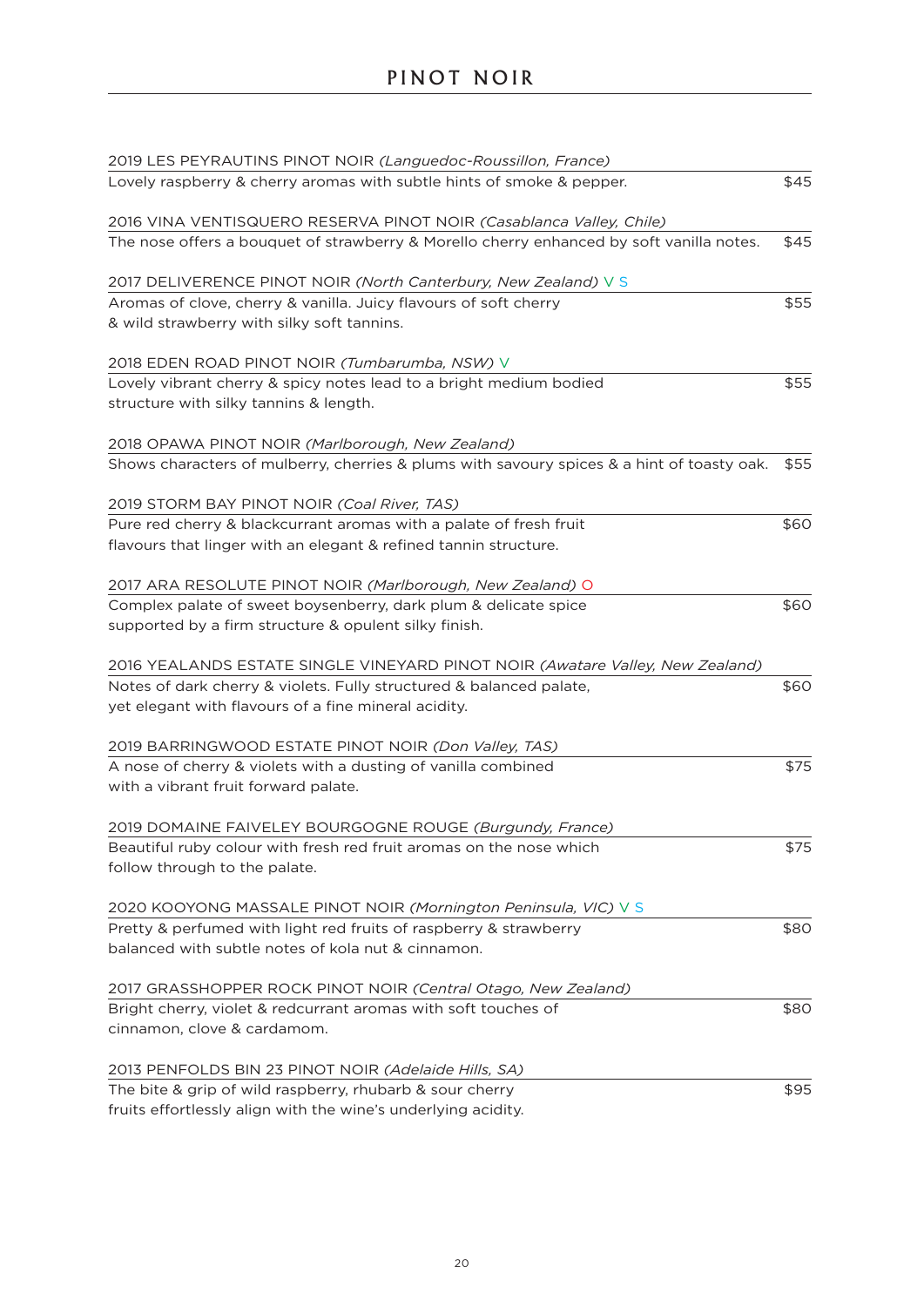| 2018 SMITH & HOOPER MERLOT (Wrattonbully, SA) V S                                              |      |
|------------------------------------------------------------------------------------------------|------|
| Bursting with plum, blackberries, briar & cedar evolving to savoury notes from the French oak. | \$45 |
| 2017 MARGAN ESTATE MERLOT (Hunter Valley, NSW)                                                 |      |
| Full of raspberries, dark plums & dark cherries with spicy notes.                              | \$50 |
| 2017 PHILIP SHAW THE CONDUCTOR MERLOT (Orange, NSW)                                            |      |
| With a bright red hue & rich berry fruits, aromatics are complex & layered.                    | \$50 |
| 2019 ROBERT STEIN MERLOT (Mudgee, NSW)                                                         |      |
| Seductive bright crimson colour with aromas of red fruits, strawberries & cherries.            | \$55 |
| 2015 TORRES ATRIUM MERLOT (Penedes, Spain) S                                                   |      |
| Dark cherries, blackberry & cocoa aromas with a palate lengthened by soft tannins.             | \$55 |
| 2016 TARRAWARRA K BLOCK MERLOT (Yarra Valley, VIC) V S                                         |      |
| Perfectly ripe plum fruit with soft blackberry preserve & aromatic dark cherry.                | \$75 |

# CABERNET SAUVIGNON

| 2018 BLEASDALE MULBERRY TREE CABERNET SAUVIGNON (Adelaide Hills, SA) S                                                              |       |
|-------------------------------------------------------------------------------------------------------------------------------------|-------|
| Intense aromas of mixed berries, woody herbs, dark chocolate & violets.<br>Palate is smooth with blackcurrant & spicy oak flavours. | \$45  |
| 2018 JIM BARRY ANTHERLEY CABERNET SAUVIGNON (Clare Valley, SA) S                                                                    |       |
| Classic nose of cedar & blackcurrant which is ripe & expressive on                                                                  | \$45  |
| entry with musk, fresh cherry jam & blackberries.                                                                                   |       |
| 2014 VINUM AFRICA CABERNET SAUVIGNON (Stellenbosch, South Africa)                                                                   |       |
| Scents of ripe mulberry infused with tobacco & followed by cedar, earth & spice.                                                    | \$50  |
| 2017 PETER LEHMANN 'HILL & VALLEY' CABERNET SAUVIGNON (Barossa Valley, SA)                                                          |       |
| Dark brooding fruits, hints of blueberry & choc-mint undertones on the nose,                                                        | \$60  |
| accompanied by a medium-body with blue fruits.                                                                                      |       |
| 2013 VINA VENTISQUERO QUEULAT CABERNET SAUVIGNON (Maipo Valley, Chile)                                                              |       |
| A deep purple ruby colour with an expressive nose of strawberry,                                                                    | \$65  |
| cassis, prune & blueberry.                                                                                                          |       |
| 2018 RYMILL CLASSIC CABERNET SAUVIGNON (Coonawarra, SA) V                                                                           |       |
| Dense aromas of anise & blackcurrant complimented by sweet vanilla notes.                                                           | \$70  |
| 2017 YALUMBA 'THE CIGAR' CABERNET SAUVIGNON (Coonawarra, SA)                                                                        |       |
| An aromatic display of satsuma plum, liquorice allsorts & violets.                                                                  | \$75  |
| The palate is rich & supple showing great depth.                                                                                    |       |
| 2017 ROBERT OATLEY FINISTERRE CABERNET SAUVIGNON (Margaret River, WA)                                                               |       |
| Sweet intense fruit, lively acids, savoury leafiness & fine tannins.                                                                | \$95  |
| 2012 YALUMBA 'THE MENZIES' CABERNET SAUVIGNON (Coonawarra, SA) V S                                                                  |       |
| Nuances of cedar & briar with early fruit flavours giving length & persistence.                                                     | \$130 |
| 2012 PENFOLDS BIN 407 CABERNET SAUVIGNON (South Australia)                                                                          |       |
| Characteristics of blackcurrant & choc mint supported by oak & savoury tannins.                                                     | \$140 |
| 2010 THELEMA CABERNET SAUVIGNON (Stellenbosch, South Africa)                                                                        |       |
| Complex & stylish with bags of ripe blackcurrant & coffee flavours.                                                                 | \$150 |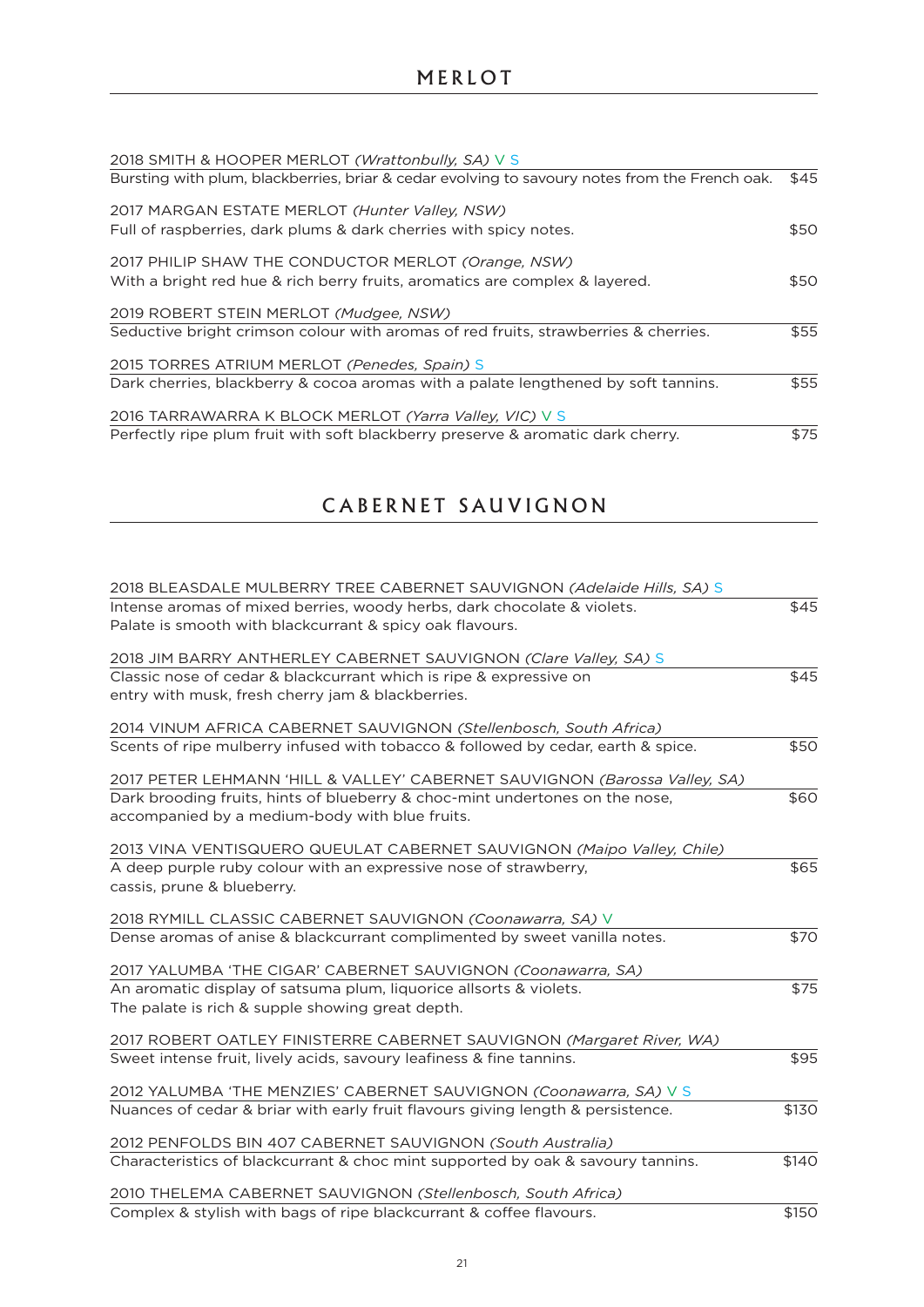| 2018 WEST CAPE HOWE 'WINDY HILL' SHIRAZ (Mount Barker, WA) S<br>Aromas of spicy plum, fresh peppery characteristics with a hint of anise. | \$40  |
|-------------------------------------------------------------------------------------------------------------------------------------------|-------|
| 2019 WIRRA WIRRA SHIRAZ (McLaren Vale, SA) S                                                                                              |       |
| Ripe red fruits on the palate with an enticing bouquet of raspberries & blueberries.                                                      | \$40  |
| 2018 MUTE VINTNERS 'ROUND TWO' SHIRAZ (Barossa Valley, SA)                                                                                |       |
| A soft well balanced palate with flavours of plum & liquorice.                                                                            | \$45  |
| 2018 ABBOTTS & DELAUNAY SYRAH (Pays d'OC, France)                                                                                         |       |
| Aromas of raspberry, redcurrant, blackcurrant & mint combined with<br>a complex palate & long silky finish.                               | \$50  |
| 2018 BIMBADGEN 'HUNTER' SHIRAZ (Hunter Valley, NSW)                                                                                       |       |
| Displays bright red fruits with nuances of black fruits & a hint of savoury spice.                                                        | \$50  |
| 2017 GALLI ESTATE CAMELBACK SHIRAZ (Heathcote, VIC)                                                                                       |       |
| A fragrant bouquet of black & red fruits with a touch of spice & pepper.                                                                  | \$50  |
| 2018 RYMILL CLASSIC SHIRAZ (Coonawarra, SA) V                                                                                             |       |
| Complex aromas & flavours of chocolate, dark fruits & caramel fuse                                                                        | \$55  |
| with sweet tannins to offer a gentle but powerful finish.                                                                                 |       |
| 2019 PETER LEHMANN 'HILL & VALLEY' SHIRAZ (Barossa Valley, SA)                                                                            |       |
| Palate is soft & abundant with fruits & fine tannins.                                                                                     | \$55  |
| 2013 BOEKENHOUTSKLOOF PORCUPINE RIDGE SYRAH (Franschhoek, South Africa)                                                                   |       |
| Blackcurrant, cranberry & violets intensify on the nose with tarry undertones.                                                            | \$60  |
| 2017 RED EDGE DEGREE SHIRAZ (Heathcote, VIC)                                                                                              |       |
| Pronounced aniseed notes with ripe black cherry, blackberries & vanillin cedar.                                                           | \$65  |
| 2013 THE YARD RIVERSDALE VINEYARD SHIRAZ (Frankland River, WA)                                                                            |       |
| Red flowers & plum on the nose with earthy & spicy flavours on the palate.                                                                | \$80  |
| 2017 BROKENWOOD SHIRAZ (Hunter Valley, NSW)                                                                                               |       |
| Lifted red cherry aromas, fine tannins with earthy & maraschino cherry notes.                                                             | \$90  |
| 2016 PENFOLDS BIN 28 KALIMNA SHIRAZ (South Australia)                                                                                     |       |
| Deep colour, intense dark cherry, blackberry, dark blood aromas                                                                           | \$90  |
| with underlying mocha & sage notes.                                                                                                       |       |
| 2017 YALUMBA PARADOX SHIRAZ (Barossa Valley, SA)                                                                                          |       |
| Complex aromas full of mixed spice, black pepper, violets & fennel.                                                                       | \$100 |
| Great structure & flavours reminiscent of olives, black pepper & anise.                                                                   |       |
| 2018 BROKENWOOD 'WADE BLOCK 2' SHIRAZ (McLaren Vale, SA)                                                                                  |       |
| Bright purple tints & deep density. Christmas cake aromas with tell-tale                                                                  | \$120 |
| pastille black jube fruit characters with a long finish.                                                                                  |       |
| 2016 PENFOLDS BIN 128 SHIRAZ (Coonawarra, SA)                                                                                             |       |
| Aromas & flavours of white pepper & floral spice with a rich, full bodied style.                                                          | \$120 |
| 2018 HENTLEY FARM 'THE BEAUTY' SHIRAZ (Barossa Valley, SA)                                                                                |       |
| Displays lifted aromatics with the softness & subtlety befitting a wine of this name.                                                     | \$160 |
| 2008 LONG SHADOW SEQUEL SYRAH (Columbia Valley, USA)                                                                                      |       |
| Deep ink colour with aromas of blackberries, crushed rock, smoked meats & spicy oak.                                                      | \$165 |
| 2013 BOEKENHOUTSKLOOF SYRAH (Franschhoek, South Africa)                                                                                   |       |
| A nose of cinnamon, dark plums & violets with a palate of spices & dark berry fruit.                                                      | \$240 |
| 2015 YALUMBA OCTAVIUS SHIRAZ (BAROSSA VALLEY, SA)                                                                                         |       |
| Fresh floral berry fruits & sweet dark cherries with brooding chocolate,                                                                  | \$250 |

dark plum roundness & great concentration.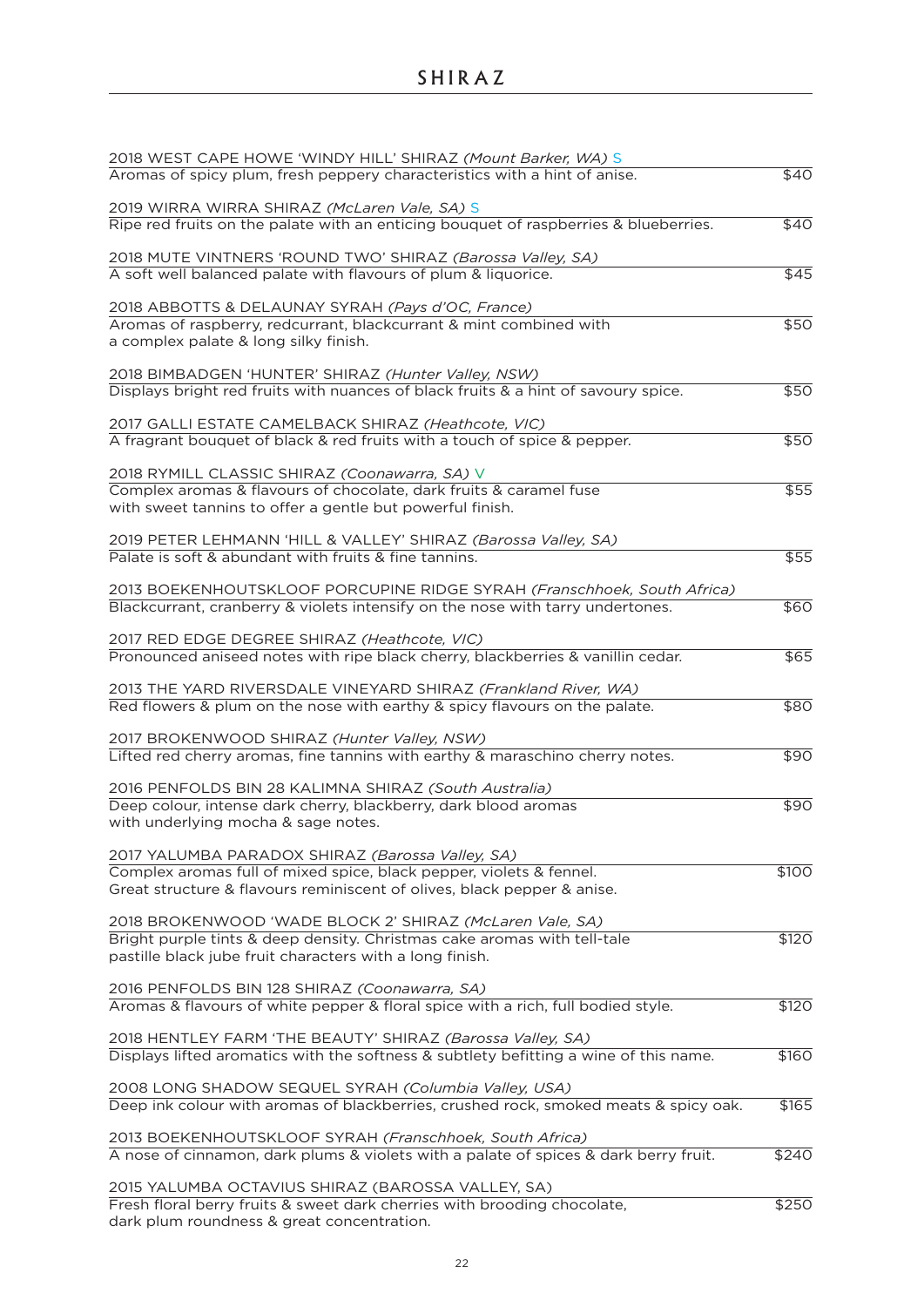# RED BLENDS & QUIRKY VARIETALS

| 2019 RYMILL 'THE COMPANIONS' CABERNET FRANC (Coonawarra, SA) V                   | \$40 |
|----------------------------------------------------------------------------------|------|
| Energetic & supple palate of mixed berries, red plum & dried herbs.              |      |
| 2019 BROKENWOOD '8 ROWS' CABERNET SAUVIGNON MERLOT (Hunter Valley, NSW)          | \$45 |
| Rich dark chocolate characteristics combined with berry aromas & ripe tannins.   |      |
|                                                                                  |      |
| 2018 ELVARADO TEMPRANILLO (McLaren Vale, SA)                                     | \$45 |
| Medium bodied, savoury & rich with cherry & red berry notes,                     |      |
| finishing with silky tannins.                                                    |      |
| 2019 HANCOCK & HANCOCK TEMPRANILLO (McLaren Vale, SA)                            | \$45 |
| Classy Tempranillo with plum, pepper & spice.                                    |      |
| 2015 YARRAN B SERIES RIVERINA DURIF (Yenda, NSW)                                 | \$45 |
| Plum & dark fruit flavours that finishes with mocha & chocolate tones.           |      |
| 2016 FOUR WINDS VINEYARD SANGIOVESE (Gundagai, NSW)                              | \$50 |
| Vibrant perfume of strawberry & cherry that integrates with varietal             |      |
| aromas of dried fruits, plum & cinnamon.                                         |      |
| 2017 MAISON THORIN (GAMAY) BEAUJOLAIS VILLAGES (Beaujolais-Villages, France)     | \$50 |
| Floral & fruity with dominant strawberry & raspberry aromas.                     |      |
| Spontaneous & well-balanced, this fruity wine has a lively taste.                |      |
|                                                                                  |      |
| 2018 PENFOLDS 'SEVENTY SIX' SHIRAZ CABERNET (South Australia)                    | \$50 |
| Flavours of mocha & dark chocolate followed by liquorice, aniseed & black olive. |      |
| 2016 TORRES IBERICOS CRIANZA TEMPRANILLO (Rioja, Spain) V S                      | \$55 |
| Deep red cherry colour. On the nose, it reveals notes of black                   |      |
| ripened fruit & spicy aromas.                                                    |      |
| 2018 YALUMBA BUSH VINE GRENACHE (Barossa Valley, SA) V S                         | \$55 |
| Richly textured, fleshy, round & supple with a red juiciness that                |      |
| merges into velvety tannins.                                                     |      |
| 2014 ARGENTO RESERVA MALBEC (Mendoza, Argentina) V                               | \$60 |
| Flavours of berry jam, chocolate & coffee with spice & berry on the nose.        |      |
|                                                                                  |      |
| 2016 PICO MACCARIO LAVIGNONE BARBERA D'ASTI DOCG (Piedmont, Italy)               | \$60 |
| Bright & aromatic wine with aromas & flavours of cherries, violets & wild herbs. |      |
| 2019 RUTHERGLEN ESTATES BURGOYNE'S BLOCK GSM (Rutherglen, VIC)                   |      |
| (Grenache, Shiraz, Mourvedre) Dark fruits, exotic spices, cedar, wood smoke      | \$60 |
| & black tea. Full-bodied& layered with black cherry, raspberry & mulberry.       |      |
|                                                                                  |      |
| 2018 SONS OF EDEN KENNEDY GSM (Grenache, Shiraz, Mourvedre) (Barossa Valley, SA) | \$60 |
| Bursting with ripe cherry, plum, sweet spice & liquorice aromas.                 |      |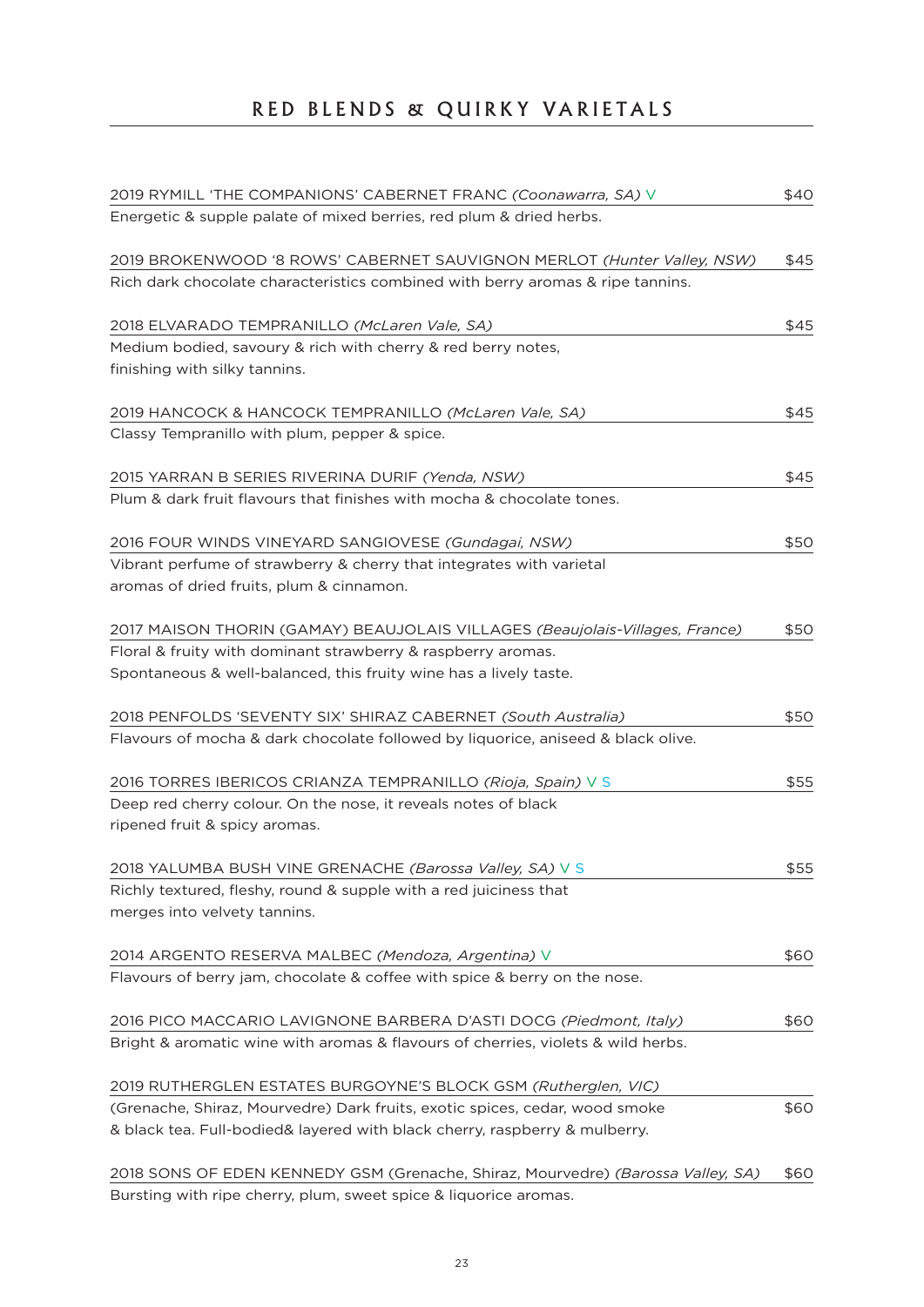| 2018 VILLACAMPA ROBLE TEMPRANILLO (Ribera Del Duero, Spain)                                        |       |
|----------------------------------------------------------------------------------------------------|-------|
| Rich aromas of ripe red fruit followed by subtle notes of vanilla                                  | \$60  |
| & spice with a long finishing palate that matches the aromas.                                      |       |
| 2017 TELLURIAN GSM (GRENACHE, SHIRAZ, MOURVEDRE) (Heathcote, VIC) O V                              |       |
| Vibrant raspberry & blackcurrant flavours balanced with subtle spicy oak.                          | \$65  |
| 2013 CHATEAU MUSAR JEUNE RED (Bekaa Valley, Lebanon)                                               |       |
| A rich nose of red fruits, cherries & currants with notes of stewed plums & spice.                 | \$70  |
| 2016 RED EDGE TEMPRANILLO MONASTRELL (Heathcote, VIC)                                              |       |
| Wonderfully spicy, earthy & savoury with a rich & textural palate,                                 | \$70  |
| the spice being nicely offset by ripe & juicy dark fruits.                                         |       |
| 2016 TARRAWARRA NEBBIOLO (Yarra Valley, VIC) V S                                                   |       |
| Aromas of roses, smoked meats & spice, while the palate has bright                                 | \$75  |
| fruit driven home by characteristic Nebbiolo tannins.                                              |       |
| 2014 TBILVINO SAPERAVI (Kakheti, Georgia)                                                          |       |
| Aromas of plum, blackberry & prunes. The palate is rich, spicy                                     | \$80  |
| with hints of fresh grapes, cherry & mocha.                                                        |       |
| 2013 ISOLE E OLENA CHIANTI CLASSICO (Tuscany, Italy)                                               |       |
| Dark fruit & flowers on the nose. Tight, young & grippy palate with plum & cherries.               | \$90  |
| 2011 SEGHESIO SONOMA ZINFANDEL (Sonoma, USA)                                                       |       |
| Spicy, lush black fruits of the Alexander Valley. Briary & raspberry flavours with structure. \$95 |       |
| 2013 YALUMBA 'THE SIGNATURE' CABERNET SHIRAZ (Barossa Valley, SA)                                  |       |
| Deep & intense, displaying full palate weight with powerful                                        | \$135 |
| fruit & soft American oak.                                                                         |       |
| 2012 PAOLO SCAVINO BAROLO DOCG (Piedmont, Italy)                                                   |       |
| Berry, baking spice & floral aromas float from the glass while the taut palate delivers            | \$160 |
| crushed raspberry, liquorice & chopped herbs. Firm refined tannins provide the backbone.           |       |
| 2014 CLOS DE CANTENAC MERLOT BORDEAUX (Bordeaux, France)                                           |       |
| Vibrant & appealing nose of rich, ripe fruits with succulent crunchy                               | \$250 |
| bright fruits & black cherries on the palate.                                                      |       |
| 2012 PENFOLDS BIN 389 CABERNET SHIRAZ (South Australia)                                            |       |
| Dark chocolate & sweet fruit palate with leather & spice aromas.                                   | \$250 |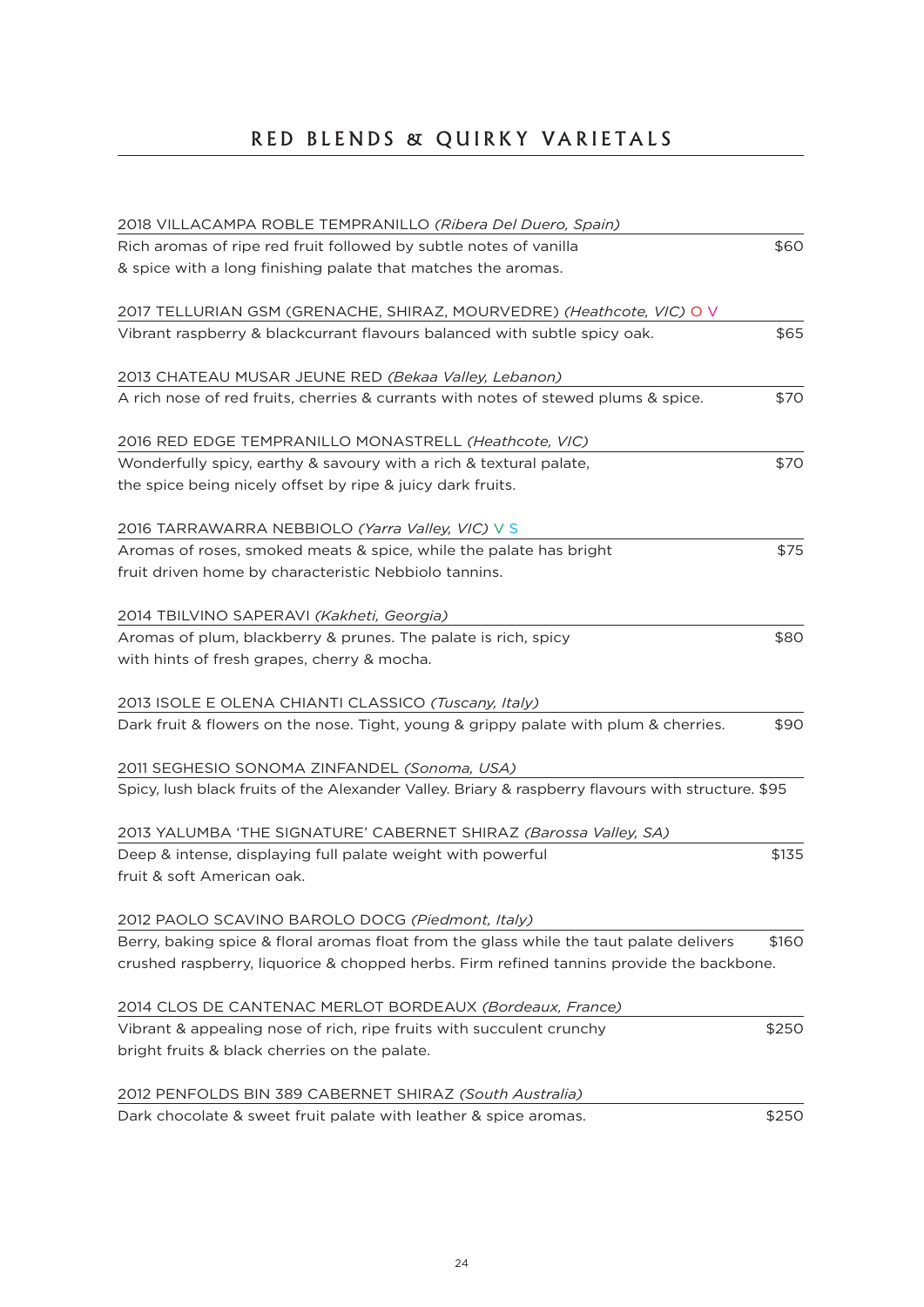# SMALL FORMAT WINE

#### **WHITE**

| N/V DUNES & GREENE CHARDONNAY PINOT NOIR 200ml Piccolo (Eden Valley, SA)                     |      |
|----------------------------------------------------------------------------------------------|------|
| Subtle notes of citrus zest & fresh strawberries complimented by a rich creamy palate.       | \$12 |
| N/V AURELIA PROSECCO 200ml (Pemberton, WA)                                                   |      |
| Soft on the palate with pear & citrus blossom, a fruity floral finish with fresh acidity.    | \$18 |
| 2016 DANDELION VINEYARDS ENCHANTED GARDEN OF THE EDEN VALLEY RIESLING                        |      |
| 375ml (Eden Valley, SA)                                                                      | \$30 |
| Aromatics of citrus zest, lemon foliage & hints of dragonfruit flowers.                      |      |
| 2019 ROBERT OATLEY SAUVIGNON BLANC 375ml (Margaret River, WA)                                |      |
| Distinctive palate of passionfruit & chives with lemon & grassy notes.                       | \$30 |
| 2018 BROKENWOOD SEMILLON 375ml (Hunter Valley, NSW)                                          |      |
| Lifted grapefruit & lime zest aromas that are typical of young Semillon.                     | \$35 |
| <b>RED</b>                                                                                   |      |
| 2019 BLEASDALE BREMERVIEW SHIRAZ 375ml (Langhorne Creek, SA)                                 |      |
| Intense aromas of dark berry & spices offering a juicy plum & blackberry palate.             | \$30 |
| 2018 ROBERT OATLEY CABERNET SAUVIGNON 375ml (Margaret River, WA)                             |      |
| Full flavoured of black berries, dried leaves & finely gravelled tannins.                    | \$30 |
| 2016 GUIGAL COTES DU RHONE ROUGE (Syrah, Grenache, Mourvedre)                                |      |
| 375ml (Cotes du Rhone, France)                                                               | \$35 |
| Full bodied, rich & intensely aromatic with fresh fruits of red berries & spices.            |      |
| 2020 BROKENWOOD PINOT NOIR 375ml (Hunter Valley, NSW)                                        |      |
| Red berry & bramble fruit notes with a slight Campari edge.                                  | \$40 |
| 2017 ANTINORI 'PEPPOLI' CHIANTI DOCG 375ml (Tuscany, Italy)                                  |      |
| Intense ruby red in colour, aromas of cherries, notes of violets along with spice & vanilla. | \$45 |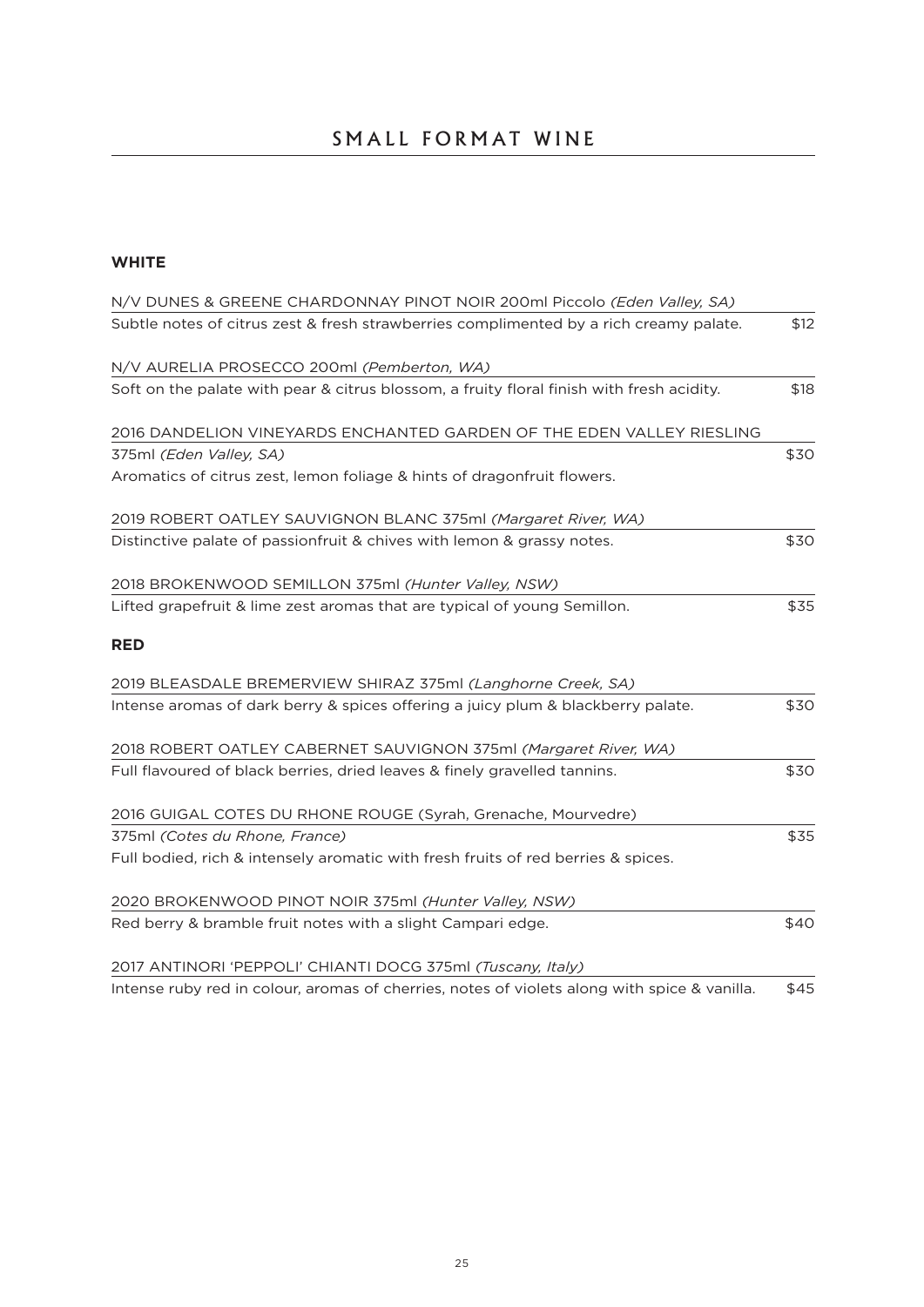# DESSERT & FORTIFIED WINE

|                                                                                            | <b>GLASS</b> | <b>BOTTLE</b>     |
|--------------------------------------------------------------------------------------------|--------------|-------------------|
| 2015 BIMBADGEN BOTRYTIS SEMILLON (Hunter Valley, NSW) (375ml)                              |              |                   |
| Aromas of white peach & marmalade with a luscious & richly                                 |              | \$40              |
| flavoured palate of apricot nuances.                                                       |              |                   |
| N/V BREMERTON MISTELLE FORTIFIED CHARDONNAY (Langhorne Creek, SA) (350ml)                  |              |                   |
| Attractive bouquet releases refreshing aromas which mix                                    | \$15         | \$45              |
| with light citrus characteristics to provide lushness on the palate.                       |              |                   |
| 2019 FROGMORE CREEK ICED RIELSING (Coal River, TAS) (375ml)                                |              |                   |
| Bright sweet Riesling based wine loaded with orange zest, lemon blossom                    |              | \$50              |
| & luscious lingering sweet stone fruit & ripe apple flavours.                              |              |                   |
| 2019 HEGGIES BOTRYTIS RIESLING (Eden Valley, SA) (375ml)                                   |              |                   |
| Rich apricot aroma with honeyed lime & silky French oak.                                   |              | \$60              |
| 2010 TOPPERS MOUNTAIN TINTA RORIZ (Tingha, NSW) (500ml)                                    |              |                   |
| Fresh & sweet on the nose with dominating aromas of strawberry jam,                        | \$16         | \$60              |
| blueberries, roasted walnits & almonds.                                                    |              |                   |
| 2017 DE BORTOLI NOBLE ONE (Coonawarra, SA) (375ml)                                         |              |                   |
| Layers of intense botrytis fruit including citrus, marmalade                               | \$18         | \$65              |
| & a touch of butterscotch with attractive vanillin oak.                                    |              |                   |
| 2015 CHATEAU ROUMIEU SAUTERNES (Bordeaux, France) (375ml)                                  |              |                   |
| Deep gold colour & bouquet of acacia honey with rich aromas of candied apricots & raisins. |              | \$75              |
| 2008 ROYAL TOKAJI BLUE LABEL ASZU 5 PUTTONYOS (Nyulaszo, Hungary) (200ml)                  |              |                   |
| Nose of honey & peaches. Delicate & graceful on the palate with                            |              | \$95              |
| traces of citrus fruit & spice.                                                            |              |                   |
|                                                                                            |              | <b>GLASS 60ML</b> |
| GALWAY PIPE PORT (BAROSSA VALLEY, SA)                                                      |              | \$9.5             |
| PENFOLDS CLUB PORT (SOUTH AUSTRALIA)                                                       |              | \$9.5             |
| VALDESPINO PEDRO XIMENEX SHERRY (JEREZ, SPAIN)                                             |              | \$9.5             |
| SEPPELTSFIELD CELLAR NO.7 TAWNY (BAROSSA VALLEY, SA)                                       |              | \$10              |
| SEPPELTSFIELD N/V PARA GRAND TAWNY (BAROSSA VALLEY, SA)                                    |              | \$10              |
| SEPPELTSFIELD SOLERO DP57 GRAND TOKAY (BAROSSA VALLEY, SA)                                 |              | \$12              |
| SEPPELTSFIELD SOLERO DP63 GRAND MUSCAT (BAROSSA VALLEY, SA)                                |              | \$14              |
| SEPPELTSFIELD SOLERO DP116 AGED FLOR APERA (BAROSSA VALLEY, SA)                            |              | \$14              |
| LORD BYRON RUM CASK TAWNY (BYRON BAY, NSW)                                                 |              | \$15              |
| RAMOS PINTO LAGRIMA WHITE PORT (DOURO VALLEY, PORTUGAL)                                    |              | \$16              |
| BLEASDALE RARE TAWNY 18YR (LANGHORNE CREEK, SA)                                            |              | \$18              |
| PENFOLDS GRANDFATHER 20YR PORT (SOUTH AUSTRALIA)                                           |              | \$20              |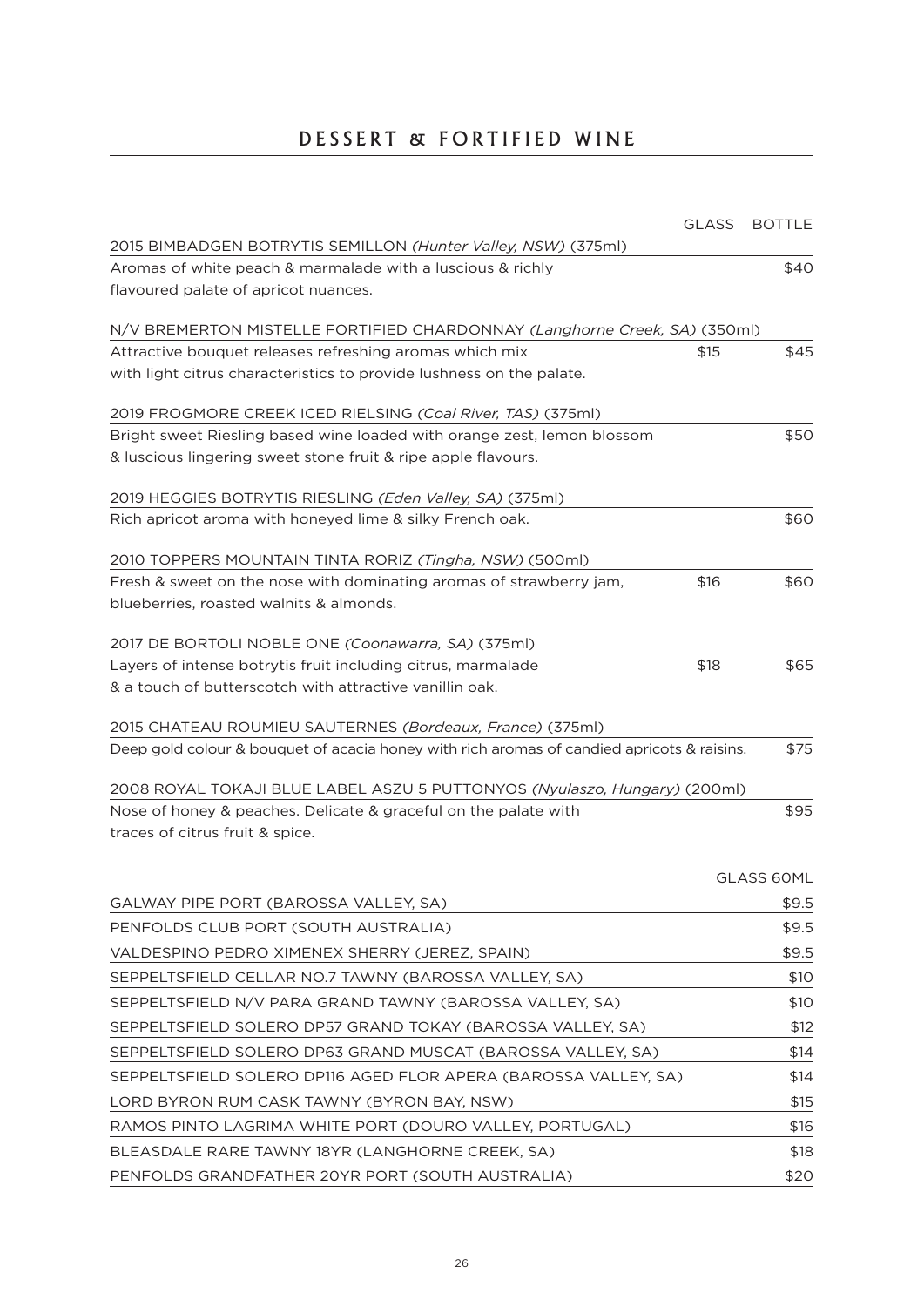# RARE AUSTRALIAN ICONS

| 2012 PENFOLDS ST HENRI SHIRAZ                                      | \$250   |
|--------------------------------------------------------------------|---------|
| (South Australia)                                                  |         |
| Poised & balanced with notes of juniper, cinnamon & nutmeg         |         |
| mixed with aromas of redcurrants & rhubarb.                        |         |
| 2013 MOPPITY ESCALIER SHIRAZ                                       | \$250   |
| (Hilltops, NSW)                                                    |         |
| A nose of vibrant black fruit is really complex with evolving      |         |
| notes of brambly fruits, graphite, pepper, spice & black olives.   |         |
| Layered with sweet dark fruits, bitter chocolate & spice box.      |         |
| 2013 BROKENWOOD GRAVEYARD VINEYARDS SHIRAZ                         | \$350   |
| (Hunter Valley, NSW)                                               |         |
| Aromas of bright raspberry & blackberry with liquorice high notes. |         |
| 2006 PENFOLDS BIN 707 CABERNET SAUVIGNON                           | \$420   |
| (Barossa Valley, SA)                                               |         |
| Coffee & dark chocolate aromas with a complex array of cassis,     |         |
| blueberry & rhubarb flavours.                                      |         |
| 1998 PENFOLDS BIN 707 CABERNET SAUVIGNON                           | \$800   |
| (Barossa Valley, SA)                                               |         |
| An opulent, flamboyant wine with definitive varietal characters.   |         |
| 1994 HENSCHKE HILL OF GRACE SHIRAZ                                 | \$2,000 |
| (Eden Valley, SA)                                                  |         |
| Possibly one of the best vintages ever, this wine is supple        |         |
| & integrated whilst being powerful, yet elegant.                   |         |

Please be aware due to the limited nature of these premium wines

in our private cellar, they may be unavailable.